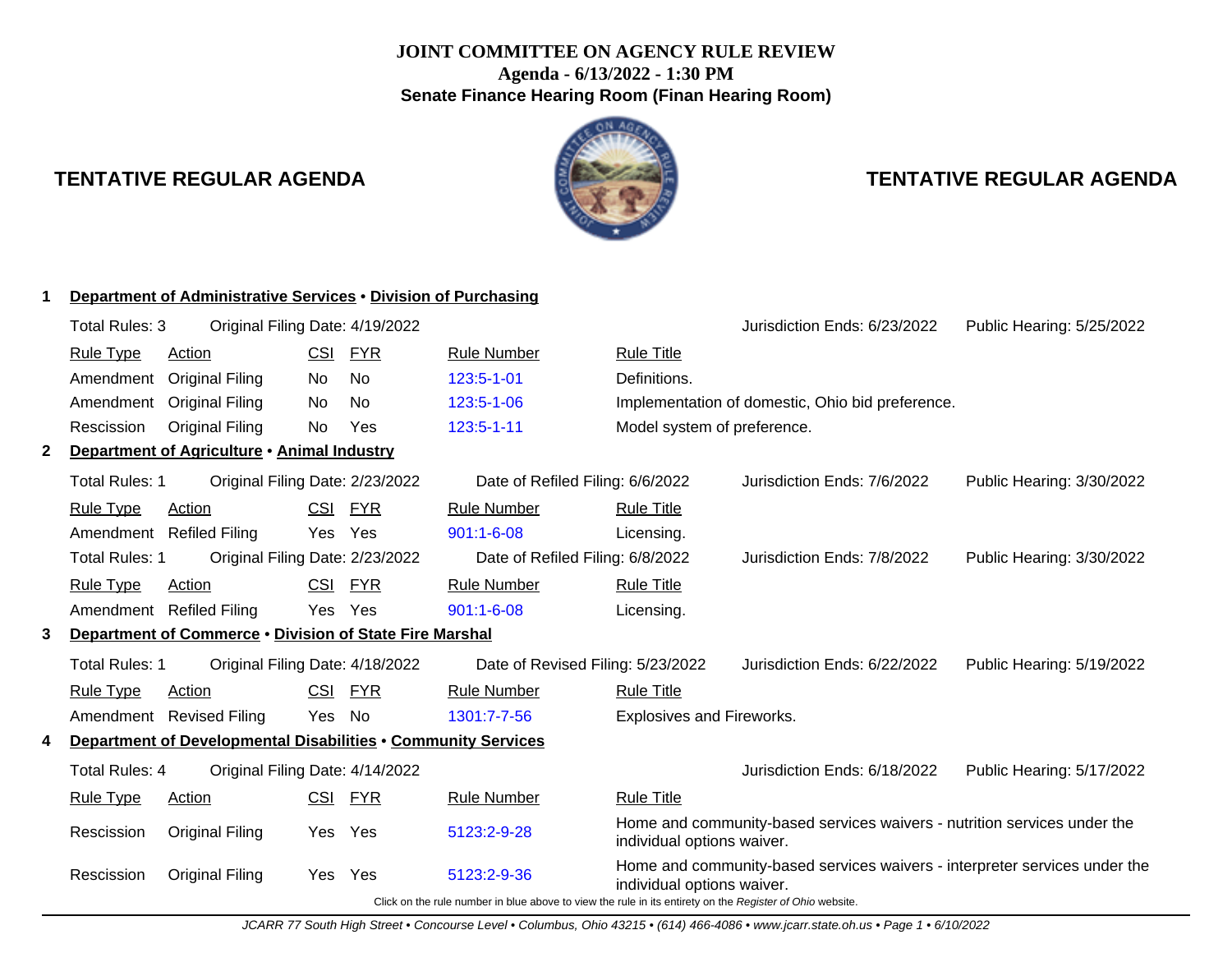#### **JOINT COMMITTEE ON AGENCY RULE REVIEW**

**6/13/2022 - 1:30 PM**

**Senate Finance Hearing Room (Finan Hearing Room)**

**TENTATIVE REGULAR AGENDA**

|   | Rescission       | <b>Original Filing</b>                             |        | Yes Yes | 5123:2-9-37                                               | Home and community-based services waivers - waiver nursing delegation under<br>the individual options, level one, and self-empowered life funding waivers.                                                                       |
|---|------------------|----------------------------------------------------|--------|---------|-----------------------------------------------------------|----------------------------------------------------------------------------------------------------------------------------------------------------------------------------------------------------------------------------------|
|   | Rescission       | <b>Original Filing</b>                             | Yes    | Yes     | 5123:2-9-38                                               | Home and community-based services waivers - social work under the individual<br>options waiver.                                                                                                                                  |
| 5 |                  | Department of Developmental Disabilities .         |        |         |                                                           |                                                                                                                                                                                                                                  |
|   |                  | Original Filing Date: 4/14/2022<br>Total Rules: 10 |        |         | Jurisdiction Ends: 6/18/2022<br>Public Hearing: 5/17/2022 |                                                                                                                                                                                                                                  |
|   | <b>Rule Type</b> | Action                                             |        | CSI FYR | <b>Rule Number</b>                                        | <b>Rule Title</b>                                                                                                                                                                                                                |
|   |                  | Amendment Original Filing                          | Yes    | No      | 5123-9-18                                                 | Home and community-based services waivers - non-medical transportation under<br>the individual options, level one, and self-empowered life funding waivers.                                                                      |
|   |                  | Amendment Original Filing                          | Yes No |         | 5123-9-19                                                 | Home and community-based services waivers - general requirements for adult<br>day support, career planning, group employment support, individual employment<br>support, non-medical transportation, and vocational habilitation. |
|   |                  | Amendment Original Filing                          | Yes No |         | 5123-9-20                                                 | Home and community-based services waivers - money management under the<br>individual options and level one waivers.                                                                                                              |
|   |                  | Amendment Original Filing                          | Yes No |         | 5123-9-25                                                 | Home and community-based services waivers - specialized medical equipment and<br>supplies under the individual options and level one waivers.                                                                                    |
|   | Rescission       | <b>Original Filing</b>                             | Yes    | Yes     | 5123-9-27                                                 | Home and community-based services waivers - emergency assistance under the<br>level one waiver.                                                                                                                                  |
|   |                  | Amendment Original Filing                          | Yes    | No      | 5123-9-35                                                 | Home and community-based services waivers - remote support under the<br>individual options, level one, and self-empowered life funding waivers.                                                                                  |
|   |                  | Amendment Original Filing                          | Yes No |         | 5123-9-40                                                 | Home and community-based services waivers - administration of the self-<br>empowered life funding waiver.                                                                                                                        |
|   |                  | Amendment Original Filing                          | Yes    | No      | 5123-9-41                                                 | Home and community-based services waivers - clinical/therapeutic intervention<br>under the self-empowered life funding waiver.                                                                                                   |
|   |                  | Amendment Original Filing                          | Yes No |         | 5123-9-43                                                 | Home and community-based services waivers - functional behavioral assessment<br>under the self-empowered life funding waiver.                                                                                                    |
|   |                  | Amendment Original Filing                          | Yes No |         | 5123-9-46                                                 | Home and community-based services waivers - participant/family stability<br>assistance under the self-empowered life funding waiver.                                                                                             |
|   | Total Rules: 4   | Original Filing Date: 4/14/2022                    |        |         | Date of Revised Filing: 4/29/2022                         | Jurisdiction Ends: 6/18/2022<br>Public Hearing: 5/17/2022                                                                                                                                                                        |
|   | <b>Rule Type</b> | <b>Action</b>                                      |        | CSI FYR | <b>Rule Number</b>                                        | <b>Rule Title</b>                                                                                                                                                                                                                |
|   |                  | Amendment Revised Filing                           | Yes No |         | 5123-9-06                                                 | Home and community-based services waivers - documentation and payment for<br>services under the individual options and level one waivers.                                                                                        |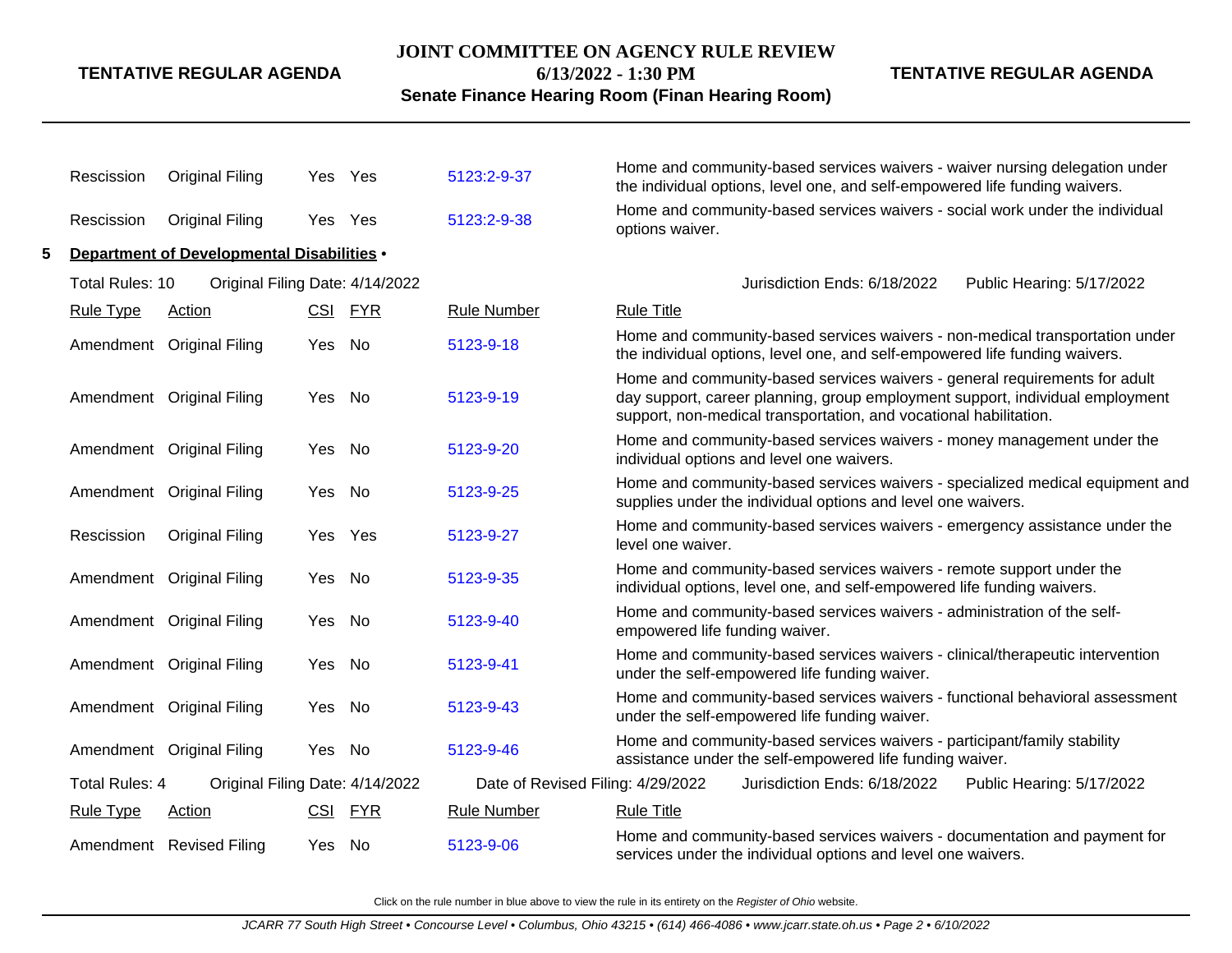#### **JOINT COMMITTEE ON AGENCY RULE REVIEW**

# **TENTATIVE REGULAR AGENDA**

**6/13/2022 - 1:30 PM**

**TENTATIVE REGULAR AGENDA**

# **Senate Finance Hearing Room (Finan Hearing Room)**

|   |                        | Amendment Revised Filing                          | Yes        | No         | 5123-9-23                         | Home and community-based services waivers - environmental accessibility<br>adaptations under the individual options and level one waivers.                    |
|---|------------------------|---------------------------------------------------|------------|------------|-----------------------------------|---------------------------------------------------------------------------------------------------------------------------------------------------------------|
|   | New Rule               | <b>Revised Filing</b>                             | Yes        | No         | 5123-9-26                         | Home and community-based services waivers - self-directed transportation under<br>the individual options, level one, and self-empowered life funding waivers. |
|   |                        | Amendment Revised Filing                          | Yes No     |            | 5123-9-45                         | Home and community-based services waivers - participant-directed goods and<br>services under the self-empowered life funding waiver.                          |
|   | Total Rules: 1         | Original Filing Date: 4/14/2022                   |            |            | Date of Refiled Filing: 5/20/2022 | Jurisdiction Ends: 6/19/2022<br>Public Hearing: 5/17/2022                                                                                                     |
|   | <b>Rule Type</b>       | Action                                            |            | CSI FYR    | <b>Rule Number</b>                | <b>Rule Title</b>                                                                                                                                             |
|   |                        | Amendment Refiled Filing                          | Yes        | No         | 5123-9-29                         | Home and community-based services waivers - home-delivered meals under the<br>individual options and level one waivers.                                       |
| 6 |                        | <b>Department of Developmental Disabilities .</b> |            |            |                                   |                                                                                                                                                               |
|   | <b>Total Rules: 4</b>  | Original Filing Date: 4/14/2022                   |            |            |                                   | Jurisdiction Ends: 6/18/2022<br>Public Hearing: 5/17/2022                                                                                                     |
|   | <b>Rule Type</b>       | Action                                            |            | CSI FYR    | <b>Rule Number</b>                | <b>Rule Title</b>                                                                                                                                             |
|   | New Rule               | <b>Original Filing</b>                            | Yes        | <b>No</b>  | 5123-9-28                         | Home and community-based services waivers - nutrition services under the<br>individual options waiver.                                                        |
|   | New Rule               | <b>Original Filing</b>                            | Yes        | No         | 5123-9-36                         | Home and community-based services waivers - interpreter services under the<br>individual options waiver.                                                      |
|   | New Rule               | <b>Original Filing</b>                            | Yes        | No         | 5123-9-37                         | Home and community-based services waivers - waiver nursing delegation under<br>the individual options, level one, and self-empowered life funding waivers.    |
|   | New Rule               | <b>Original Filing</b>                            | Yes        | No         | 5123-9-38                         | Home and community-based services waivers - social work under the individual<br>options waiver.                                                               |
| 7 | Department of Health • |                                                   |            |            |                                   |                                                                                                                                                               |
|   | <b>Total Rules: 22</b> | Original Filing Date: 4/29/2022                   |            |            |                                   | Jurisdiction Ends: 7/3/2022<br>Public Hearing: 5/31/2022                                                                                                      |
|   | <b>Rule Type</b>       | <b>Action</b>                                     | <u>CSI</u> | <u>FYR</u> | <b>Rule Number</b>                | <b>Rule Title</b>                                                                                                                                             |
|   |                        | Amendment Original Filing                         | Yes        | Yes        | 3701-83-04                        | License application and renewal procedures.                                                                                                                   |
|   |                        | Amendment Original Filing                         | Yes        | Yes        | 3701-83-05.2                      | Civil penalties.                                                                                                                                              |
|   | Amendment              | <b>Original Filing</b>                            | Yes        | Yes        | 3701-83-07                        | Patient care policies.                                                                                                                                        |
|   | Amendment              | <b>Original Filing</b>                            | Yes        | Yes        | 3701-83-08                        | General personnel and staffing requirements.                                                                                                                  |
|   | Amendment              | <b>Original Filing</b>                            | Yes        | Yes        | 3701-83-15                        | Definitions - ambulatory surgical facilities.                                                                                                                 |
|   |                        | Amendment Original Filing                         | Yes        | Yes        | 3701-83-17                        | Admission; transfer; discharge - ambulatory surgical facilities.                                                                                              |
|   |                        | Amendment Original Filing                         | Yes        | Yes        | 3701-83-20                        | Building and site requirements; equipment - ambulatory surgical facilities.                                                                                   |
|   |                        |                                                   |            |            |                                   |                                                                                                                                                               |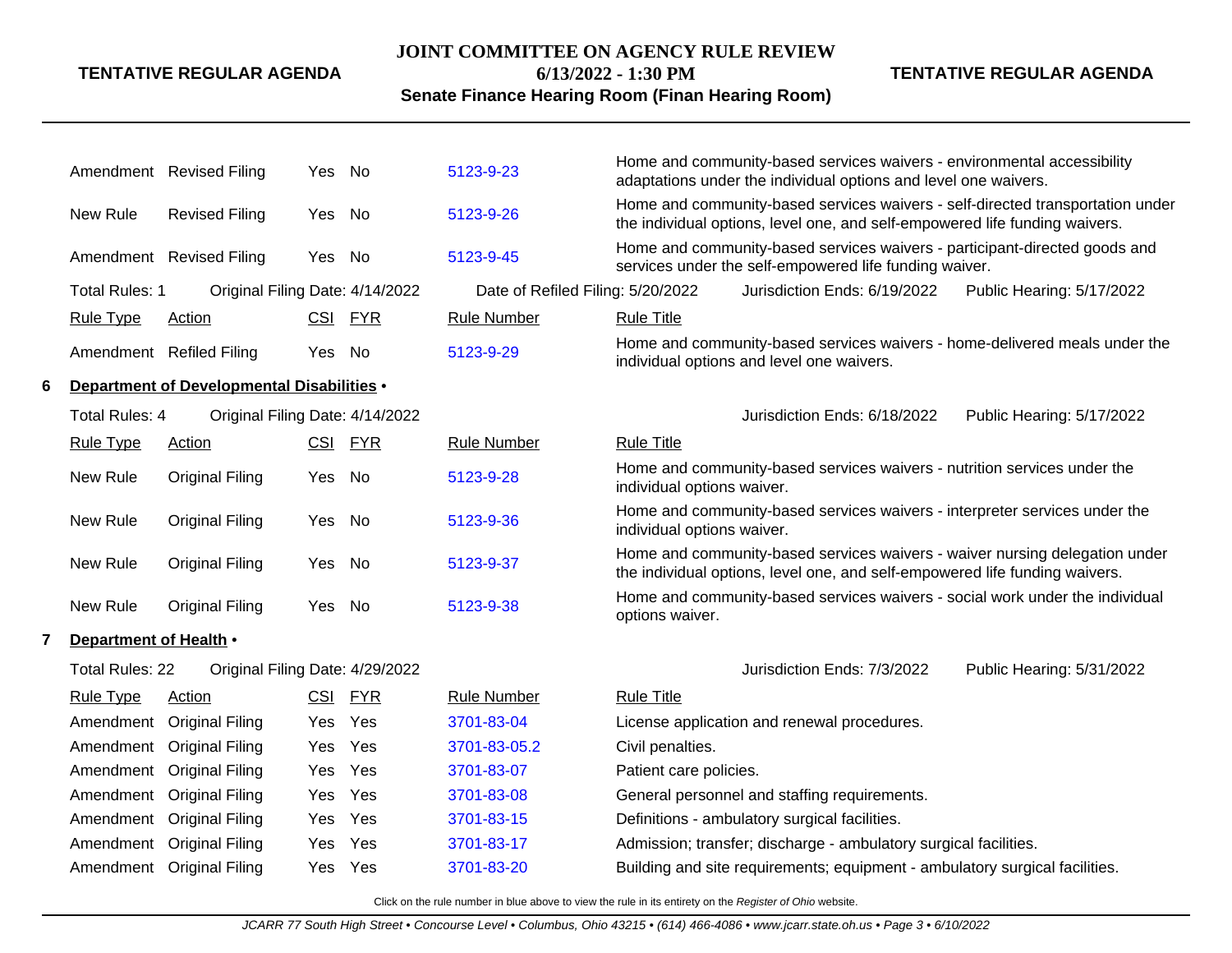# **JOINT COMMITTEE ON AGENCY RULE REVIEW 6/13/2022 - 1:30 PM**

**TENTATIVE REGULAR AGENDA**

# **Senate Finance Hearing Room (Finan Hearing Room)**

|   |                        | Amendment Original Filing       |            | Yes Yes    | 3701-83-22                       | Quality assessment and performance improvement system - ambulatory surgial<br>facilities.           |  |  |  |  |
|---|------------------------|---------------------------------|------------|------------|----------------------------------|-----------------------------------------------------------------------------------------------------|--|--|--|--|
|   |                        | Amendment Original Filing       | Yes        | Yes        | 3701-83-37                       | Admission; discharge; transfer - freestanding birthing centers.                                     |  |  |  |  |
|   |                        | Amendment Original Filing       | Yes        | Yes        | 3701-83-43                       | Definitions - freestanding radiation therapy centers.                                               |  |  |  |  |
|   |                        | Amendment Original Filing       | Yes        | Yes        | 3701-83-44                       | General service standards - freestanding radiation therapy centers.                                 |  |  |  |  |
|   |                        | Amendment Original Filing       | Yes        | Yes        | 3701-83-45                       | Personnel requirements and qualifications - freestanding radiation therapy centers.                 |  |  |  |  |
|   |                        | Amendment Original Filing       | Yes        | Yes        | 3701-83-46                       | Treatment standards - freestanding radiation therapy centers.                                       |  |  |  |  |
|   |                        | Amendment Original Filing       | Yes        | Yes        | 3701-83-47                       | Radiation safety standards - freestanding radiation therapy centers.                                |  |  |  |  |
|   |                        | Amendment Original Filing       | Yes        | Yes        | 3701-83-48                       | Equipment standards - freestanding radiation therapy centers.                                       |  |  |  |  |
|   |                        | Amendment Original Filing       | Yes        | Yes        | 3701-83-49                       | Medical record - freestanding radiation therapy centers.                                            |  |  |  |  |
|   | New Rule               | <b>Original Filing</b>          | Yes No     |            | 3701-83-50                       | Quality assessment and performance improvement program - freestanding<br>radiation therapy centers. |  |  |  |  |
|   |                        | Amendment Original Filing       | Yes        | Yes        | 3701-83-51                       | Definitions - freestanding diagnostic imaging centers.                                              |  |  |  |  |
|   |                        | Amendment Original Filing       | Yes        | Yes        | 3701-83-52                       | Personnel and staffing requirements - freestanding diagnostic imaging centers.                      |  |  |  |  |
|   |                        | Amendment Original Filing       | Yes        | Yes        | 3701-83-53                       | Service standards and equipment - freestanding diagnostic imaging centers.                          |  |  |  |  |
|   |                        | Amendment Original Filing       | Yes        | Yes        | 3701-83-54                       | Medical records requirements - freestanding diagnostic imaging centers.                             |  |  |  |  |
|   |                        | Amendment Original Filing       | Yes        | Yes        | 3701-83-55                       | Quality assessment and performance improvement- freestanding diagnostic<br>imaging centers.         |  |  |  |  |
|   | <b>Total Rules: 1</b>  | Original Filing Date: 4/29/2022 |            |            | Date of Revised Filing: 6/2/2022 | Jurisdiction Ends: 7/3/2022<br>Public Hearing: 5/31/2022                                            |  |  |  |  |
|   | <b>Rule Type</b>       | Action                          | <b>CSI</b> | <b>FYR</b> | <b>Rule Number</b>               | <b>Rule Title</b>                                                                                   |  |  |  |  |
|   | Rescission             | <b>Revised Filing</b>           | Yes        | Yes        | 3701-83-50                       | Quality assessment and performance improvement program - freestanding<br>radiation therapy centers. |  |  |  |  |
| 8 | Department of Health • |                                 |            |            |                                  |                                                                                                     |  |  |  |  |
|   | Total Rules: 4         | Original Filing Date: 4/26/2022 |            |            |                                  | Jurisdiction Ends: 6/30/2022<br>Public Hearing: 5/27/2022                                           |  |  |  |  |
|   | <b>Rule Type</b>       | Action                          | CSI        | <b>FYR</b> | <b>Rule Number</b>               | <b>Rule Title</b>                                                                                   |  |  |  |  |
|   |                        | Amendment Original Filing       | No         | Yes        | 3701-56-01                       | Definitions.                                                                                        |  |  |  |  |
|   |                        | Amendment Original Filing       | No         | Yes        | 3701-56-02                       | Application process.                                                                                |  |  |  |  |
|   |                        | Amendment Original Filing       | No.        | Yes        | 3701-56-03                       | Requirements for contract.                                                                          |  |  |  |  |
|   |                        | Amendment Original Filing       | No         | Yes        | 3701-56-04                       | Dental health resource shortage areas.                                                              |  |  |  |  |
| 9 | Department of Health • |                                 |            |            |                                  |                                                                                                     |  |  |  |  |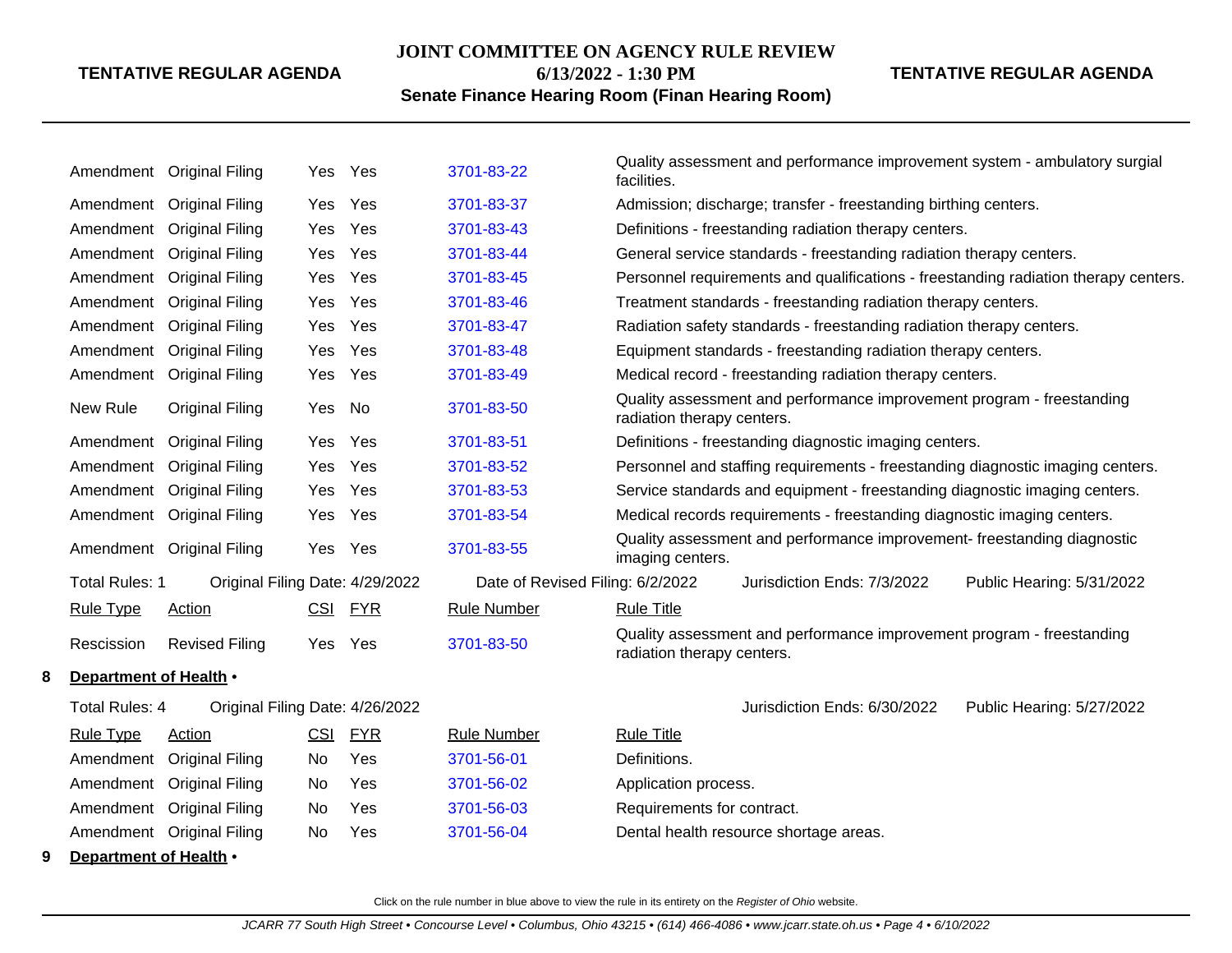#### **JOINT COMMITTEE ON AGENCY RULE REVIEW**

**6/13/2022 - 1:30 PM**

**TENTATIVE REGULAR AGENDA**

**Senate Finance Hearing Room (Finan Hearing Room)**

# Total Rules: 4 Original Filing Date: 4/26/2022 <br>Jurisdiction Ends: 6/30/2022 Public Hearing: 5/27/2022 Rule Type Action **CSI FYR** Rule Number Rule Title Amendment Original Filing No Yes [3701-58-01](http://www.registerofohio.state.oh.us/jsps/publicdisplayrules/processPublicDisplayRules.jsp?entered_rule_no=3701-58-01&doWhat=GETBYRULENUM&raID=0) Definitions. Amendment Original Filing No Yes [3701-58-02](http://www.registerofohio.state.oh.us/jsps/publicdisplayrules/processPublicDisplayRules.jsp?entered_rule_no=3701-58-02&doWhat=GETBYRULENUM&raID=0) Application process. Amendment Original Filing No Yes [3701-58-03](http://www.registerofohio.state.oh.us/jsps/publicdisplayrules/processPublicDisplayRules.jsp?entered_rule_no=3701-58-03&doWhat=GETBYRULENUM&raID=0) Requirements for contract. Amendment Original Filing No Yes [3701-58-04](http://www.registerofohio.state.oh.us/jsps/publicdisplayrules/processPublicDisplayRules.jsp?entered_rule_no=3701-58-04&doWhat=GETBYRULENUM&raID=0) Dental health resource shortage areas. **10 Department of Job and Family Services** • **Division of Food Stamps** Total Rules: 4 Original Filing Date: 5/3/2022 **Contact Contact Accord Public Heart Contact Public Heart Contact Public Hearing:** Rule Type Action **CSI FYR** Rule Number Rule Title Amendment Original Filing No Yes [5101:4-2-01](http://www.registerofohio.state.oh.us/jsps/publicdisplayrules/processPublicDisplayRules.jsp?entered_rule_no=5101:4-2-01&doWhat=GETBYRULENUM&raID=0) Food assistance: initial application process. Amendment Original Filing No No [5101:4-2-03](http://www.registerofohio.state.oh.us/jsps/publicdisplayrules/processPublicDisplayRules.jsp?entered_rule_no=5101:4-2-03&doWhat=GETBYRULENUM&raID=0) Food assistance: assistance group definitions. Amendment Original Filing No No [5101:4-2-05](http://www.registerofohio.state.oh.us/jsps/publicdisplayrules/processPublicDisplayRules.jsp?entered_rule_no=5101:4-2-05&doWhat=GETBYRULENUM&raID=0) Food assistance: authorized representatives. Amendment Original Filing No Yes [5101:4-8-03](http://www.registerofohio.state.oh.us/jsps/publicdisplayrules/processPublicDisplayRules.jsp?entered_rule_no=5101:4-8-03&doWhat=GETBYRULENUM&raID=0) Food assistance: restoration and entitlement of lost benefits. **11 Department of Job and Family Services** • **Division of Food Stamps** Total Rules: 4 Original Filing Date: 4/28/2022 **Jurisdiction Ends: 7/2/2022** Public Hearing: Rule Type Action **CSI FYR** Rule Number Rule Title Amendment Original Filing No No [5101:4-4-31](http://www.registerofohio.state.oh.us/jsps/publicdisplayrules/processPublicDisplayRules.jsp?entered_rule_no=5101:4-4-31&doWhat=GETBYRULENUM&raID=0) Food assistance: anticipating income. Amendment Original Filing No No [5101:4-5-03](http://www.registerofohio.state.oh.us/jsps/publicdisplayrules/processPublicDisplayRules.jsp?entered_rule_no=5101:4-5-03&doWhat=GETBYRULENUM&raID=0) Food assistance: establishing certification periods. Amendment Original Filing No No [5101:4-7-01](http://www.registerofohio.state.oh.us/jsps/publicdisplayrules/processPublicDisplayRules.jsp?entered_rule_no=5101:4-7-01&doWhat=GETBYRULENUM&raID=0) Food assistance: reporting requirements during the certification period. Amendment Original Filing No No [5101:4-7-07](http://www.registerofohio.state.oh.us/jsps/publicdisplayrules/processPublicDisplayRules.jsp?entered_rule_no=5101:4-7-07&doWhat=GETBYRULENUM&raID=0) Food assistance: recertification. **12 Department of Job and Family Services** • **Division of Food Stamps** Total Rules: 1 Original Filing Date: 5/2/2022 Jurisdiction Ends: 7/6/2022 Public Hearing: 6/7/2022 Rule Type Action CSI FYR Rule Number Rule Title Amendment Original Filing No Yes [5101:4-3-19](http://www.registerofohio.state.oh.us/jsps/publicdisplayrules/processPublicDisplayRules.jsp?entered_rule_no=5101:4-3-19&doWhat=GETBYRULENUM&raID=0) Food assistance: voluntary quit and reduction of work effort. **13 Department of Job and Family Services** • **Division of Public Assistance** Total Rules: 3 Original Filing Date: 5/2/2022 Jurisdiction Ends: 7/6/2022 Public Hearing: 6/7/2022 Rule Type Action **CSI FYR** Rule Number Rule Title Amendment Original Filing No Yes [5101:1-1-90](http://www.registerofohio.state.oh.us/jsps/publicdisplayrules/processPublicDisplayRules.jsp?entered_rule_no=5101:1-1-90&doWhat=GETBYRULENUM&raID=0) Ohio works first: state tax refund offset program. Amendment Original Filing No Yes [5101:1-3-12.1](http://www.registerofohio.state.oh.us/jsps/publicdisplayrules/processPublicDisplayRules.jsp?entered_rule_no=5101:1-3-12.1&doWhat=GETBYRULENUM&raID=0) Unsubsidized employment.

Click on the rule number in blue above to view the rule in its entirety on the Register of Ohio website.

JCARR 77 South High Street • Concourse Level • Columbus, Ohio 43215 • (614) 466-4086 • www.jcarr.state.oh.us • Page 5 • 6/10/2022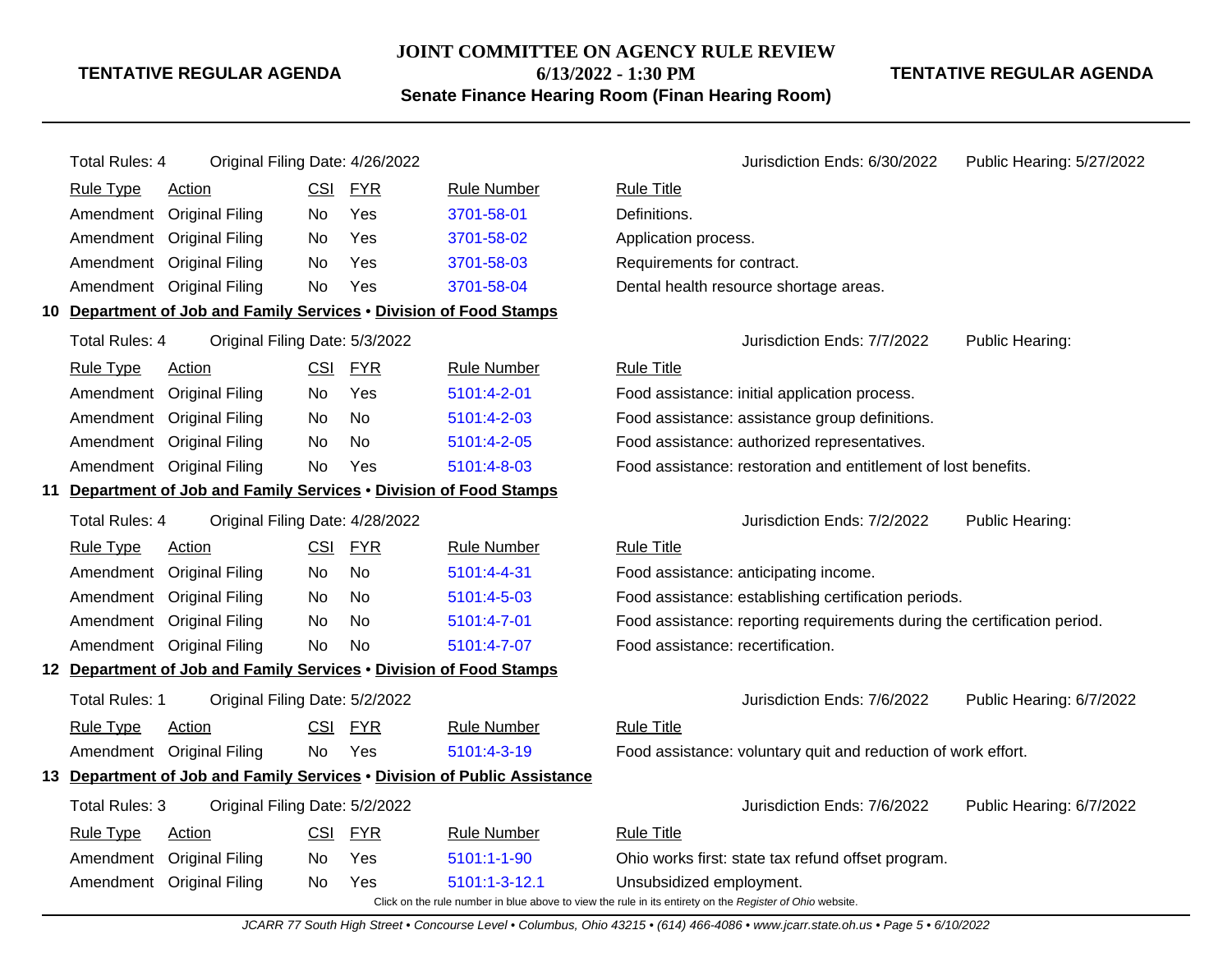#### **JOINT COMMITTEE ON AGENCY RULE REVIEW**

**TENTATIVE REGULAR AGENDA**

**6/13/2022 - 1:30 PM Senate Finance Hearing Room (Finan Hearing Room)** **TENTATIVE REGULAR AGENDA**

|                       | Amendment Original Filing                                              | No.        | Yes        | 5101:1-3-12.9                                                             |                                                                                                                                        | Job skills training directly related to employment.                       |                           |
|-----------------------|------------------------------------------------------------------------|------------|------------|---------------------------------------------------------------------------|----------------------------------------------------------------------------------------------------------------------------------------|---------------------------------------------------------------------------|---------------------------|
|                       |                                                                        |            |            | 14 Department of Job and Family Services . Division of Public Assistance  |                                                                                                                                        |                                                                           |                           |
| Total Rules: 3        | Original Filing Date: 4/21/2022                                        |            |            |                                                                           |                                                                                                                                        | Jurisdiction Ends: 6/25/2022                                              | Public Hearing: 5/26/2022 |
| <b>Rule Type</b>      | Action                                                                 | CSI        | <b>FYR</b> | <b>Rule Number</b>                                                        | <b>Rule Title</b>                                                                                                                      |                                                                           |                           |
| Amendment             | <b>Original Filing</b>                                                 | No         | Yes        | 5101:1-23-10                                                              |                                                                                                                                        | Ohio works first: assistance group determination.                         |                           |
| Amendment             | <b>Original Filing</b>                                                 | No         | Yes        | 5101:1-23-20                                                              | Ohio works first: income and eligibility.                                                                                              |                                                                           |                           |
|                       | Amendment Original Filing                                              | No         | Yes        | 5101:1-23-75                                                              | Ohio works first and prevention, retention and contingency: assistance group<br>ineligibility due to receipt of fraudulent assistance. |                                                                           |                           |
|                       | 15 Department of Job and Family Services . Division of Social Services |            |            |                                                                           |                                                                                                                                        |                                                                           |                           |
| Total Rules: 1        | Original Filing Date: 4/11/2022                                        |            |            |                                                                           |                                                                                                                                        | Jurisdiction Ends: 6/15/2022                                              | Public Hearing: 5/17/2022 |
| <b>Rule Type</b>      | Action                                                                 | <b>CSI</b> | <u>FYR</u> | <b>Rule Number</b>                                                        | <b>Rule Title</b>                                                                                                                      |                                                                           |                           |
|                       | Amendment Original Filing                                              | No         | Yes        | 5101:2-47-04                                                              | maintenance.                                                                                                                           | Intercounty and interstate case management responsibility for foster care |                           |
|                       | 16 Department of Natural Resources . Division of Parks and Watercraft  |            |            |                                                                           |                                                                                                                                        |                                                                           |                           |
| Total Rules: 3        | Original Filing Date: 4/19/2022                                        |            |            |                                                                           |                                                                                                                                        | Jurisdiction Ends: 6/23/2022                                              | Public Hearing: 5/26/2022 |
| <b>Rule Type</b>      | Action                                                                 | CSI        | <b>FYR</b> | <b>Rule Number</b>                                                        | <b>Rule Title</b>                                                                                                                      |                                                                           |                           |
| Amendment             | <b>Original Filing</b>                                                 | No         | <b>No</b>  | 1501:46-3-10                                                              | Plants.                                                                                                                                |                                                                           |                           |
| Amendment             | <b>Original Filing</b>                                                 | No         | No.        | 1501:46-7-01                                                              |                                                                                                                                        | Open hours, closed hours, duties; exemptions.                             |                           |
| Amendment             | <b>Original Filing</b>                                                 | No         | No         | 1501:46-9-03                                                              | Camping administration.                                                                                                                |                                                                           |                           |
|                       |                                                                        |            |            | 17 Department of Natural Resources . Division of Watercraft and Waterways |                                                                                                                                        |                                                                           |                           |
| <b>Total Rules: 4</b> | Original Filing Date: 4/19/2022                                        |            |            |                                                                           |                                                                                                                                        | Jurisdiction Ends: 6/23/2022                                              | Public Hearing: 5/26/2022 |
| <b>Rule Type</b>      | Action                                                                 | <b>CSI</b> | <b>FYR</b> | <b>Rule Number</b>                                                        | <b>Rule Title</b>                                                                                                                      |                                                                           |                           |
| Amendment             | <b>Original Filing</b>                                                 | No.        | Yes        | 1501:47-1-02                                                              | Registration certificate.                                                                                                              |                                                                           |                           |
| Amendment             | <b>Original Filing</b>                                                 | No         | Yes        | 1501:47-1-07.1                                                            | Contingent registration.                                                                                                               |                                                                           |                           |
| Amendment             | <b>Original Filing</b>                                                 | No         | Yes        | 1501:47-1-09                                                              | Boating accidents.                                                                                                                     |                                                                           |                           |
| Amendment             | <b>Original Filing</b>                                                 | No         | <b>No</b>  | 1501:47-5-03                                                              |                                                                                                                                        | Use of outboard motors and power boats on wildlife areas.                 |                           |
| <b>Total Rules: 1</b> | Original Filing Date: 4/19/2022                                        |            |            | Date of Revised Filing: 5/17/2022                                         |                                                                                                                                        | Jurisdiction Ends: 6/23/2022                                              | Public Hearing: 5/26/2022 |
| <b>Rule Type</b>      | Action                                                                 | CSI        | <b>FYR</b> | <b>Rule Number</b>                                                        | <b>Rule Title</b>                                                                                                                      |                                                                           |                           |
| Amendment             | <b>Revised Filing</b>                                                  | No         | Yes        | 1501:47-1-11                                                              | Anchoring requirements, exception.                                                                                                     |                                                                           |                           |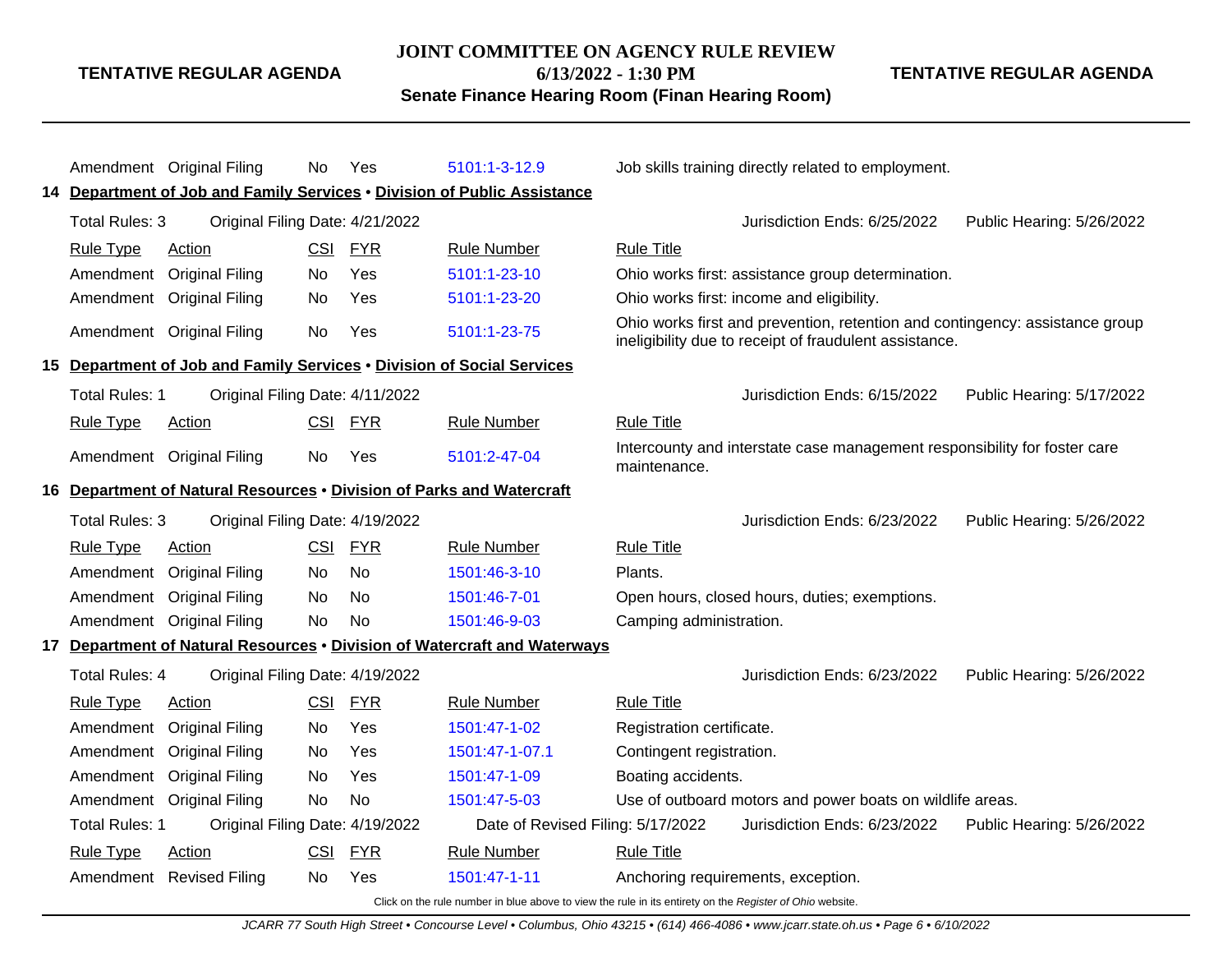# **JOINT COMMITTEE ON AGENCY RULE REVIEW**

**6/13/2022 - 1:30 PM**

**Senate Finance Hearing Room (Finan Hearing Room)**

#### **TENTATIVE REGULAR AGENDA**

# **18 Department of Public Safety** • **Bureau of Motor Vehicles**

|    | Total Rules: 9                                                                                           | Original Filing Date: 5/2/2022                     |            |            |                                   |                                      | Jurisdiction Ends: 7/6/2022                                                                                                                            | Public Hearing: 6/6/2022  |  |  |
|----|----------------------------------------------------------------------------------------------------------|----------------------------------------------------|------------|------------|-----------------------------------|--------------------------------------|--------------------------------------------------------------------------------------------------------------------------------------------------------|---------------------------|--|--|
|    | <b>Rule Type</b>                                                                                         | Action                                             | CSI        | <u>FYR</u> | <b>Rule Number</b>                | <b>Rule Title</b>                    |                                                                                                                                                        |                           |  |  |
|    |                                                                                                          | Amendment Original Filing                          | No         | Yes        | 4501:1-7-01                       |                                      | Application for special license plates issued to volunteer firefighters.                                                                               |                           |  |  |
|    |                                                                                                          | Amendment Original Filing                          | No         | Yes        | 4501:1-7-05                       | semitrailers.                        | Registration of commercial trucks, commercial trailers, and commercial                                                                                 |                           |  |  |
|    |                                                                                                          | Amendment Original Filing                          | No         | Yes        | 4501:1-7-07                       | Vehicle registration renewal notice. |                                                                                                                                                        |                           |  |  |
|    | Amendment                                                                                                | <b>Original Filing</b>                             | No         | Yes        | 4501:1-7-10                       |                                      | Retention of standard license plate numbers and letters.                                                                                               |                           |  |  |
|    | Amendment                                                                                                | <b>Original Filing</b>                             | No         | Yes        | 4501:1-7-11                       |                                      | Special plates for national guard members.                                                                                                             |                           |  |  |
|    |                                                                                                          | Amendment Original Filing                          | No         | Yes        | 4501:1-7-12                       |                                      | Process for issuance of collegiate license plates.                                                                                                     |                           |  |  |
|    |                                                                                                          | Amendment Original Filing                          | No         | Yes        | 4501:1-7-13                       | Specialized plates.                  |                                                                                                                                                        |                           |  |  |
|    |                                                                                                          | Amendment Original Filing                          | No         | Yes        | 4501:1-7-15                       |                                      | Materials incorporated by reference.                                                                                                                   |                           |  |  |
|    | New Rule                                                                                                 | <b>Original Filing</b>                             | No         | <b>No</b>  | 4501:1-7-16                       |                                      | Registration of vehicles subject to biennial emissions testing.                                                                                        |                           |  |  |
|    | <b>Total Rules: 1</b>                                                                                    | Original Filing Date: 5/2/2022                     |            |            | Date of Revised Filing: 6/6/2022  |                                      | Jurisdiction Ends: 7/6/2022                                                                                                                            | Public Hearing: 6/6/2022  |  |  |
|    | <b>Rule Type</b>                                                                                         | <b>Action</b>                                      |            | CSI FYR    | <b>Rule Number</b>                | <b>Rule Title</b>                    |                                                                                                                                                        |                           |  |  |
|    |                                                                                                          | Amendment Revised Filing                           | No         | Yes        | 4501:1-7-02                       |                                      | Conditions for issuance of license plates, removable windshield placards and<br>temporary removable windshield placards for persons with disabilities. |                           |  |  |
|    |                                                                                                          | 19 Department of Public Safety . Homeland Security |            |            |                                   |                                      |                                                                                                                                                        |                           |  |  |
|    | Total Rules: 1                                                                                           | Original Filing Date: 4/19/2022                    |            |            | Date of Revised Filing: 5/17/2022 |                                      | Jurisdiction Ends: 6/23/2022                                                                                                                           | Public Hearing: 5/23/2022 |  |  |
|    | <b>Rule Type</b>                                                                                         | <b>Action</b>                                      |            | CSI FYR    | <b>Rule Number</b>                | <b>Rule Title</b>                    |                                                                                                                                                        |                           |  |  |
|    |                                                                                                          | Amendment Revised Filing                           | Yes Yes    |            | 4501:5-1-01                       |                                      | Requirements for the emergency management plan and test.                                                                                               |                           |  |  |
| 20 |                                                                                                          | <b>Ohio Department of Medicaid • Eligibility</b>   |            |            |                                   |                                      |                                                                                                                                                        |                           |  |  |
|    | <b>Total Rules: 1</b>                                                                                    | Original Filing Date: 4/15/2022                    |            |            |                                   |                                      | Jurisdiction Ends: 6/19/2022                                                                                                                           | Public Hearing:           |  |  |
|    | <b>Rule Type</b>                                                                                         | Action                                             | <b>CSI</b> | <b>FYR</b> | <b>Rule Number</b>                | <b>Rule Title</b>                    |                                                                                                                                                        |                           |  |  |
|    |                                                                                                          | Amendment Original Filing                          | No         | No         | 5160:1-2-03                       |                                      | Medicaid: request for home and community-based services (HCBS) waiver.                                                                                 |                           |  |  |
| 21 |                                                                                                          | Ohio Department of Medicaid .                      |            |            |                                   |                                      |                                                                                                                                                        |                           |  |  |
|    | Total Rules: 24                                                                                          | Original Filing Date: 4/15/2022                    |            |            |                                   |                                      | Jurisdiction Ends: 6/19/2022                                                                                                                           | Public Hearing: 5/16/2022 |  |  |
|    | <b>Rule Type</b>                                                                                         | Action                                             | <u>CSI</u> | <b>FYR</b> | <b>Rule Number</b>                | <b>Rule Title</b>                    |                                                                                                                                                        |                           |  |  |
|    | Rescission                                                                                               | <b>Original Filing</b>                             | No         | Yes        | 5160-28-01                        |                                      | Cost-based clinics: definitions and explanations.                                                                                                      |                           |  |  |
|    | Click on the rule number in blue above to view the rule in its entirety on the Register of Ohio website. |                                                    |            |            |                                   |                                      |                                                                                                                                                        |                           |  |  |

JCARR 77 South High Street • Concourse Level • Columbus, Ohio 43215 • (614) 466-4086 • www.jcarr.state.oh.us • Page 7 • 6/10/2022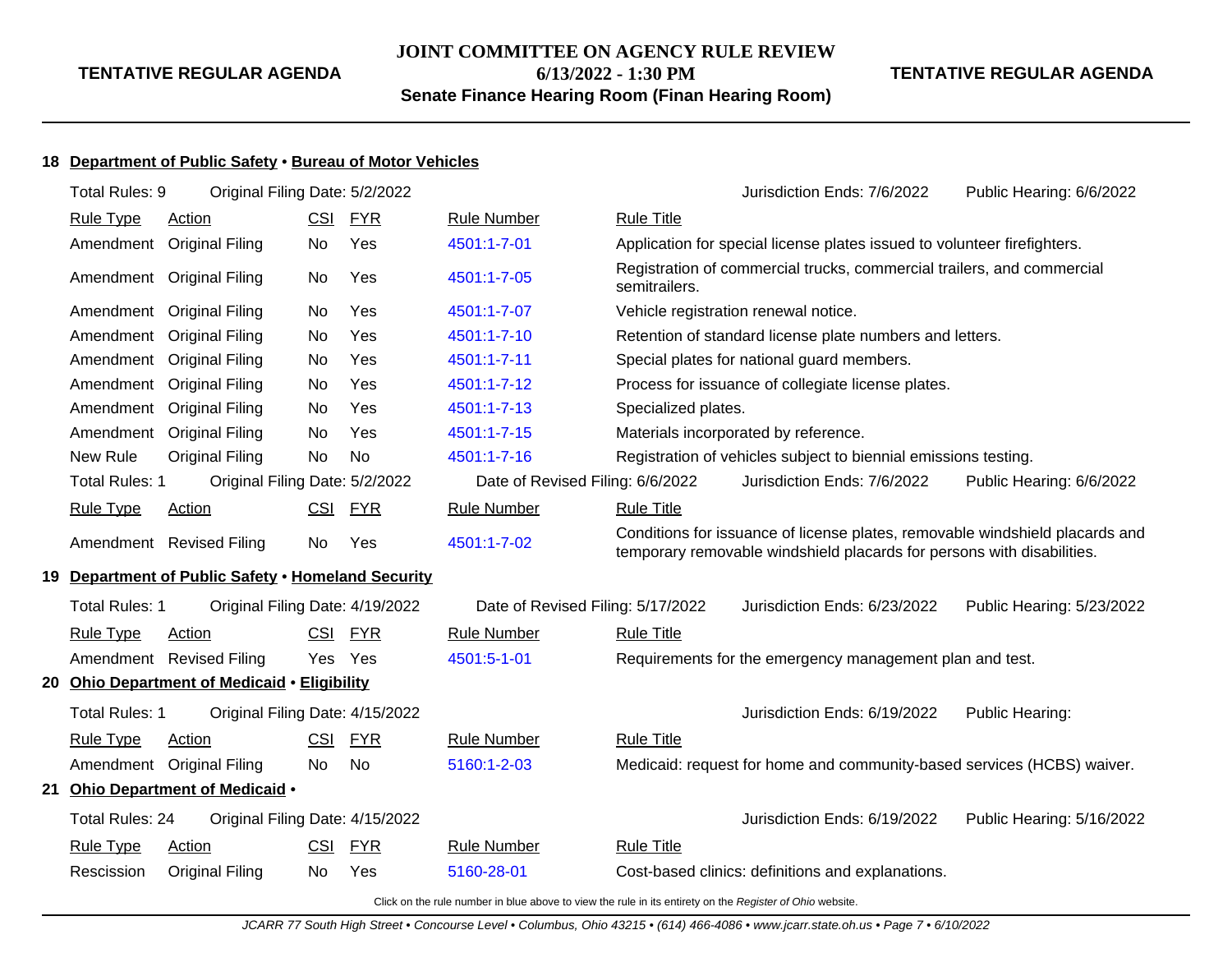#### **JOINT COMMITTEE ON AGENCY RULE REVIEW**

**6/13/2022 - 1:30 PM**

# **TENTATIVE REGULAR AGENDA**

# **Senate Finance Hearing Room (Finan Hearing Room)**

| New Rule   | <b>Original Filing</b> | No.        | No  | 5160-28-01   | Federally qualified health center (FQHC) and rural health clinic (RHC) services:<br>definitions and explanations.                       |
|------------|------------------------|------------|-----|--------------|-----------------------------------------------------------------------------------------------------------------------------------------|
| Rescission | <b>Original Filing</b> | Yes        | Yes | 5160-28-02   | Cost-based clinics: medicaid provider requirements and limitations.                                                                     |
| New Rule   | <b>Original Filing</b> | Yes        | No  | 5160-28-02   | FQHC and RHC services: conditions affecting medicaid provider participation.                                                            |
| New Rule   | <b>Original Filing</b> | No         | No  | 5160-28-03   | FQHC and RHC services: covered services, limitations, and copayments.                                                                   |
| Rescission | <b>Original Filing</b> | No         | Yes | 5160-28-03.1 | Cost-based clinics: FQHC services, co-payments, and limitations.                                                                        |
| Rescission | <b>Original Filing</b> | No         | Yes | 5160-28-03.2 | Cost-based clinics: OHF services, co-payments, and limitations.                                                                         |
| Rescission | <b>Original Filing</b> | <b>No</b>  | Yes | 5160-28-03.3 | Cost-based clinics: RHC services, co-payments, and limitations.                                                                         |
| New Rule   | <b>Original Filing</b> | Yes        | No  | 5160-28-04   | FQHC and RHC services: submission of a cost report.                                                                                     |
| Rescission | <b>Original Filing</b> | Yes        | Yes | 5160-28-04.1 | Cost-based clinics: submission of an FQHC cost report.                                                                                  |
| Rescission | <b>Original Filing</b> | <b>Yes</b> | Yes | 5160-28-04.2 | Cost-based clinics: submission of an OHF cost report.                                                                                   |
| Rescission | <b>Original Filing</b> | Yes        | Yes | 5160-28-04.3 | Cost-based clinics: submission of an RHC cost report.                                                                                   |
| New Rule   | <b>Original Filing</b> | No         | No  | 5160-28-05   | FQHC and RHC services: prospective payment system (PPS) method for<br>determining payment.                                              |
| Rescission | <b>Original Filing</b> | Yes        | Yes | 5160-28-05.1 | Cost-based clinics: prospective payment system (PPS) method for determining<br>FQHC payment.                                            |
| Rescission | <b>Original Filing</b> | Yes        | Yes | 5160-28-05.2 | Cost-based clinics: prospective payment system (PPS) method for determining<br>OHF payment.                                             |
| Rescission | <b>Original Filing</b> | Yes        | Yes | 5160-28-05.3 | Cost-based clinics: prospective payment system (PPS) method for determining<br>RHC payment.                                             |
| Rescission | <b>Original Filing</b> | No.        | Yes | 5160-28-06.1 | Cost-based clinics: determination of a PVPA for an FQHC service on the basis of a<br>medicaid cost report.                              |
| New Rule   | <b>Original Filing</b> | No         | No  | 5160-28-06.1 | FQHC and RHC services: limits on a per-visit payment amount (PVPA) determined<br>on the basis of a cost report for an FQHC PPS service. |
| Rescission | <b>Original Filing</b> | No         | Yes | 5160-28-06.2 | Cost-based clinics: determination of a PVPA for an OHF service on the basis of a<br>medicaid cost report.                               |
| Rescission | <b>Original Filing</b> | Yes        | Yes | 5160-28-07.1 | Cost-based clinics: alternate payment method (APM) for determining FQHC<br>payment.                                                     |
| New Rule   | <b>Original Filing</b> | Yes        | No  | 5160-28-07.1 | FQHC and RHC services: alternate payment method (APM) for determining<br>payment for government-operated FQHCs.                         |
| Rescission | <b>Original Filing</b> | No.        | Yes | 5160-28-08.1 | Cost-based clinics: submission and payment of FQHC claims.                                                                              |
| Rescission | <b>Original Filing</b> | No         | Yes | 5160-28-08.3 | Cost-based clinics: submission and payment of RHC claims.                                                                               |
| New Rule   | <b>Original Filing</b> | Yes        | No  | 5160-28-13   | Outpatient health facility (OHF) services.                                                                                              |
|            |                        |            |     |              | Click on the rule number in blue above to view the rule in its entirety on the Register of Ohio website.                                |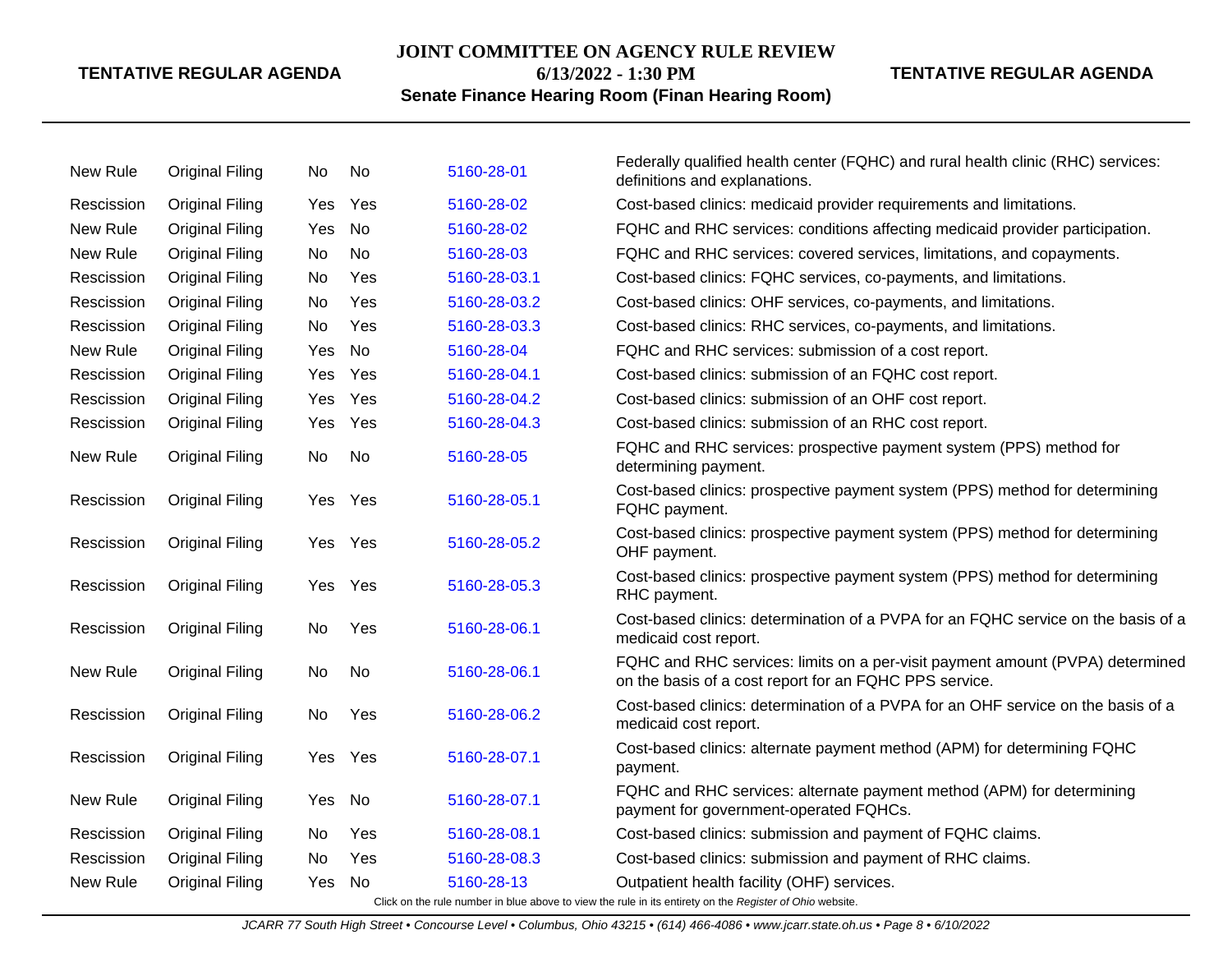**JOINT COMMITTEE ON AGENCY RULE REVIEW**

**6/13/2022 - 1:30 PM**

**Senate Finance Hearing Room (Finan Hearing Room)**

# **TENTATIVE REGULAR AGENDA**

|--|

|                                                   | <b>Total Rules: 2</b>                          | Original Filing Date: 4/15/2022  |            |            |                                                                                                          |                                                                                                                       | Jurisdiction Ends: 6/19/2022                                                   | Public Hearing: 5/16/2022                                                     |  |
|---------------------------------------------------|------------------------------------------------|----------------------------------|------------|------------|----------------------------------------------------------------------------------------------------------|-----------------------------------------------------------------------------------------------------------------------|--------------------------------------------------------------------------------|-------------------------------------------------------------------------------|--|
|                                                   | <b>Rule Type</b>                               | Action                           | <u>CSI</u> | <b>FYR</b> | <b>Rule Number</b>                                                                                       | <b>Rule Title</b>                                                                                                     |                                                                                |                                                                               |  |
|                                                   | Rescission                                     | Original Filing                  | Yes        | Yes        | 5160-2-07.17                                                                                             |                                                                                                                       | Provision of basic, medically necessary hospital-level services.               |                                                                               |  |
|                                                   | New Rule                                       | <b>Original Filing</b>           | <b>Yes</b> | No         | 5160-2-17                                                                                                |                                                                                                                       | Provision of basic, medically necessary hospital-level services.               |                                                                               |  |
|                                                   |                                                | 23 Ohio Department of Medicaid . |            |            |                                                                                                          |                                                                                                                       |                                                                                |                                                                               |  |
|                                                   | <b>Total Rules: 1</b>                          | Original Filing Date: 4/15/2022  |            |            |                                                                                                          |                                                                                                                       | Jurisdiction Ends: 6/19/2022                                                   | Public Hearing: 5/16/2022                                                     |  |
|                                                   | <b>Rule Type</b>                               | <b>Action</b>                    | CSI        | <u>FYR</u> | <b>Rule Number</b>                                                                                       | <b>Rule Title</b>                                                                                                     |                                                                                |                                                                               |  |
|                                                   | Rescission                                     | <b>Original Filing</b>           |            | Yes Yes    | 5160-1-31                                                                                                | managed care plans (MCPs)].                                                                                           | Prior authorization [except for services provided through medicaid contracting |                                                                               |  |
|                                                   | <b>Total Rules: 1</b>                          | Original Filing Date: 4/15/2022  |            |            | Date of Revised Filing: 4/27/2022                                                                        |                                                                                                                       | Jurisdiction Ends: 6/19/2022                                                   | Public Hearing: 5/16/2022                                                     |  |
|                                                   | <b>Rule Type</b>                               | Action                           | <b>CSI</b> | <b>FYR</b> | <b>Rule Number</b>                                                                                       | <b>Rule Title</b>                                                                                                     |                                                                                |                                                                               |  |
|                                                   | New Rule<br><b>Revised Filing</b><br>No<br>Yes |                                  |            |            | 5160-1-31                                                                                                | Prior authorization.                                                                                                  |                                                                                |                                                                               |  |
|                                                   |                                                | 24 Ohio Department of Medicaid . |            |            |                                                                                                          |                                                                                                                       |                                                                                |                                                                               |  |
| Total Rules: 4<br>Original Filing Date: 4/15/2022 |                                                |                                  |            |            |                                                                                                          | Jurisdiction Ends: 6/19/2022                                                                                          | Public Hearing: 5/16/2022                                                      |                                                                               |  |
|                                                   | <b>Rule Type</b>                               | Action                           | <b>CSI</b> | <b>FYR</b> | <b>Rule Number</b>                                                                                       | <b>Rule Title</b>                                                                                                     |                                                                                |                                                                               |  |
|                                                   | Rescission                                     | Original Filing                  | Yes        | Yes        | 5160-1-19                                                                                                | Claim submission.                                                                                                     |                                                                                |                                                                               |  |
|                                                   | New Rule                                       | <b>Original Filing</b>           | Yes        | No         | 5160-1-19                                                                                                | Submission of medicaid claims.                                                                                        |                                                                                |                                                                               |  |
|                                                   | Rescission                                     | <b>Original Filing</b>           | Yes        | Yes        | 5160-3-39.1                                                                                              |                                                                                                                       | Nursing facilities (NFs): claim submission.                                    |                                                                               |  |
|                                                   | New Rule                                       | <b>Original Filing</b>           | Yes        | No         | 5160-3-39.1                                                                                              |                                                                                                                       | Nursing facilities (NFs): claim submission.                                    |                                                                               |  |
|                                                   |                                                | 25 Ohio Department of Medicaid . |            |            |                                                                                                          |                                                                                                                       |                                                                                |                                                                               |  |
|                                                   | Total Rules: 9                                 | Original Filing Date: 4/15/2022  |            |            |                                                                                                          |                                                                                                                       | Jurisdiction Ends: 6/19/2022                                                   | Public Hearing: 5/16/2022                                                     |  |
|                                                   | <b>Rule Type</b>                               | <b>Action</b>                    | <u>CSI</u> | <b>FYR</b> | <b>Rule Number</b>                                                                                       | <b>Rule Title</b>                                                                                                     |                                                                                |                                                                               |  |
|                                                   | Amendment                                      | <b>Original Filing</b>           | No         | Yes        | 5160-26-01                                                                                               |                                                                                                                       | Managed health care programs: definitions.                                     |                                                                               |  |
|                                                   | Amendment                                      | <b>Original Filing</b>           | Yes        | Yes        | 5160-26-05                                                                                               |                                                                                                                       |                                                                                | Managed health care programs: provider panel and subcontracting requirements. |  |
|                                                   |                                                | Amendment Original Filing        | Yes        | <b>No</b>  | 5160-26-05.1                                                                                             |                                                                                                                       | Managed health care programs: provider services.                               |                                                                               |  |
|                                                   |                                                | Amendment Original Filing        | Yes        | Yes        | 5160-26-06                                                                                               | Managed health care programs: program integrity - fraud, waste and abuse, audits,<br>reporting, and record retention. |                                                                                |                                                                               |  |
|                                                   |                                                | Amendment Original Filing        | No         | No         | 5160-26-08.3                                                                                             |                                                                                                                       | Managed health care programs: member rights.                                   |                                                                               |  |
|                                                   |                                                |                                  |            |            | Click on the rule number in blue above to view the rule in its entirety on the Register of Ohio website. |                                                                                                                       |                                                                                |                                                                               |  |

JCARR 77 South High Street • Concourse Level • Columbus, Ohio 43215 • (614) 466-4086 • www.jcarr.state.oh.us • Page 9 • 6/10/2022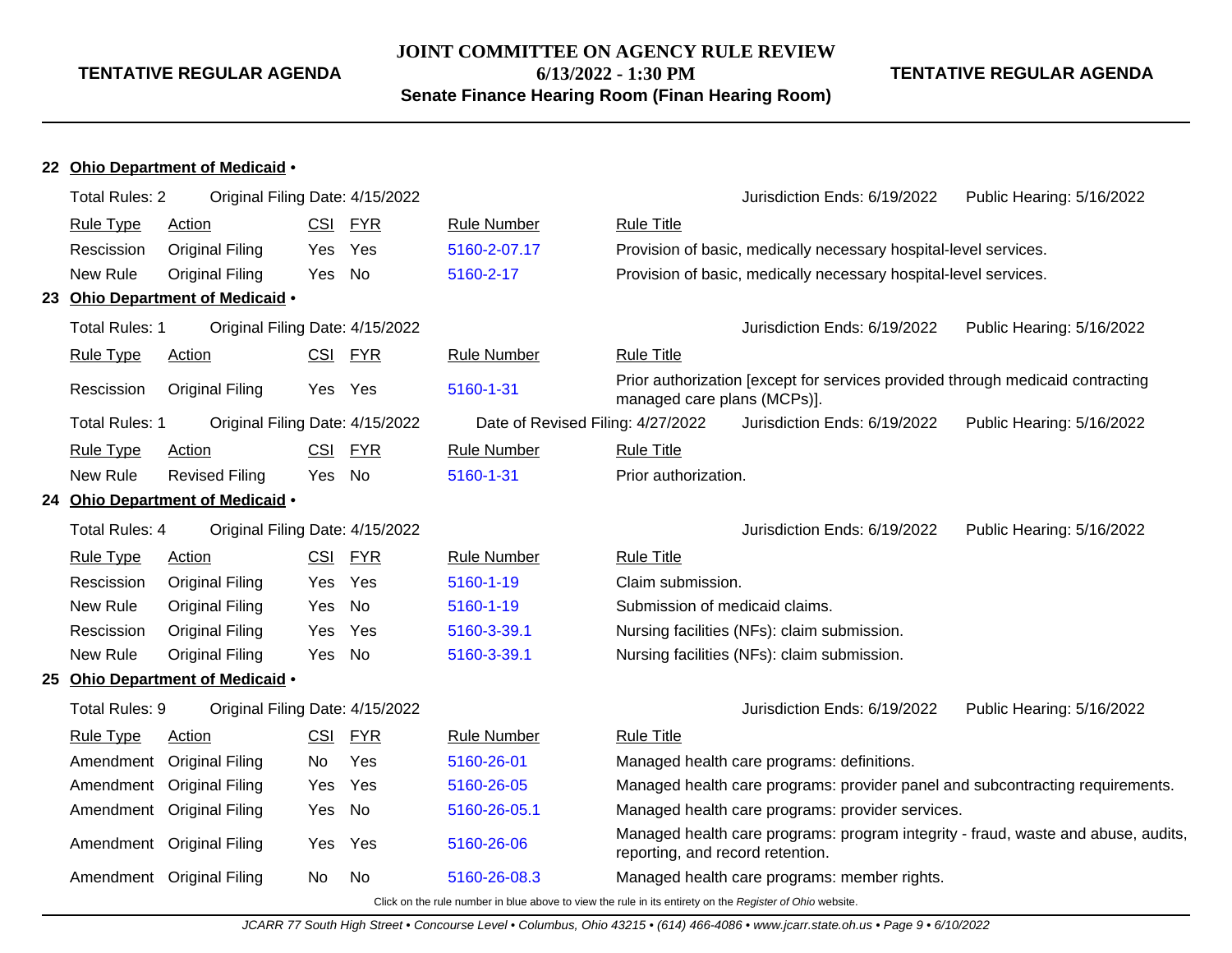#### **JOINT COMMITTEE ON AGENCY RULE REVIEW**

**6/13/2022 - 1:30 PM**

# **TENTATIVE REGULAR AGENDA**

# **Senate Finance Hearing Room (Finan Hearing Room)**

|                                  | Amendment Original Filing                         | Yes        | No         | 5160-26-08.4                      |                                 |                                                                            | Managed health care programs: managed care plan appeal and grievance system. |
|----------------------------------|---------------------------------------------------|------------|------------|-----------------------------------|---------------------------------|----------------------------------------------------------------------------|------------------------------------------------------------------------------|
|                                  | Amendment Original Filing                         | Yes        | No         | 5160-26-09.1                      |                                 | Managed health care programs: third party liability and recovery.          |                                                                              |
|                                  | Amendment Original Filing                         | Yes        | No         | 5160-26-10                        |                                 | Managed health care programs: sanctions and provider agreement actions.    |                                                                              |
|                                  | Amendment Original Filing                         | No         | <b>No</b>  | 5160-26-11                        |                                 | Managed health care programs: managed care plan non-contracting providers. |                                                                              |
| Total Rules: 4                   | Original Filing Date: 4/15/2022                   |            |            | Date of Revised Filing: 5/20/2022 |                                 | Jurisdiction Ends: 6/19/2022                                               | Public Hearing: 5/16/2022                                                    |
| <b>Rule Type</b>                 | <b>Action</b>                                     | <u>CSI</u> | <u>FYR</u> | <b>Rule Number</b>                | <b>Rule Title</b>               |                                                                            |                                                                              |
|                                  | Amendment Revised Filing                          | Yes        | <b>No</b>  | 5160-26-02                        |                                 | Managed health care program: eligibility and enrollment.                   |                                                                              |
|                                  | Amendment Revised Filing                          | Yes        | No         | 5160-26-02.1                      |                                 | Managed health care programs: termination of enrollment.                   |                                                                              |
|                                  | Amendment Revised Filing                          | Yes        | Yes        | 5160-26-03.1                      |                                 | Managed health care programs: primary care and utilization management.     |                                                                              |
|                                  | Amendment Revised Filing                          | Yes        | No         | 5160-26-12                        |                                 | Managed health care programs: member co-payments.                          |                                                                              |
| Total Rules: 1                   | Original Filing Date: 4/15/2022                   |            |            | Date of Refiled Filing: 6/7/2022  |                                 | Jurisdiction Ends: 7/7/2022                                                | Public Hearing: 5/16/2022                                                    |
| <b>Rule Type</b>                 | Action                                            | <b>CSI</b> | <b>FYR</b> | <b>Rule Number</b>                | <b>Rule Title</b>               |                                                                            |                                                                              |
|                                  | Amendment Refiled Filing                          |            | Yes Yes    | 5160-26-03                        |                                 | Managed health care programs: covered services.                            |                                                                              |
| 26 Ohio Department of Medicaid . |                                                   |            |            |                                   |                                 |                                                                            |                                                                              |
|                                  | Total Rules: 5<br>Original Filing Date: 4/15/2022 |            |            |                                   |                                 | Jurisdiction Ends: 6/19/2022                                               | Public Hearing: 5/16/2022                                                    |
| <b>Rule Type</b>                 | Action                                            | <u>CSI</u> | <b>FYR</b> | <b>Rule Number</b>                | <b>Rule Title</b>               |                                                                            |                                                                              |
|                                  | Amendment Original Filing                         | No         | Yes        | 5160-58-01                        | MyCare Ohio plans: definitions. |                                                                            |                                                                              |
|                                  | Amendment Original Filing                         | Yes        | Yes        | 5160-58-01.1                      |                                 | MyCare Ohio plans: application of general managed care rules.              |                                                                              |
|                                  | Amendment Original Filing                         | No         | Yes        | 5160-58-02                        |                                 | MyCare Ohio plans: eligibility and enrollment.                             |                                                                              |
|                                  | Amendment Original Filing                         | Yes        | Yes        | 5160-58-02.1                      |                                 | MyCare Ohio plans: termination of enrollment.                              |                                                                              |
| New Rule                         | <b>Original Filing</b>                            | Yes        | No         | 5160-58-03.1                      |                                 | MyCare Ohio plans: primary care and utilization management.                |                                                                              |
| Total Rules: 1                   | Original Filing Date: 4/15/2022                   |            |            | Date of Refiled Filing: 6/7/2022  |                                 | Jurisdiction Ends: 7/7/2022                                                | Public Hearing: 5/16/2022                                                    |
| <b>Rule Type</b>                 | Action                                            | <b>CSI</b> | <b>FYR</b> | <b>Rule Number</b>                | <b>Rule Title</b>               |                                                                            |                                                                              |
|                                  | Amendment Refiled Filing                          | Yes Yes    |            | 5160-58-03                        |                                 | MyCare Ohio plans: covered services.                                       |                                                                              |
|                                  | 27 Ohio Department of Medicaid .                  |            |            |                                   |                                 |                                                                            |                                                                              |
| Total Rules: 16                  | Original Filing Date: 4/15/2022                   |            |            |                                   |                                 | Jurisdiction Ends: 6/19/2022                                               | Public Hearing: 5/16/2022                                                    |
| <b>Rule Type</b>                 | Action                                            | <u>CSI</u> | <b>FYR</b> | <b>Rule Number</b>                | <b>Rule Title</b>               |                                                                            |                                                                              |
|                                  | Amendment Original Filing                         | No         | Yes        | 5160-27-02                        |                                 | Coverage and limitations of behavioral health services.                    |                                                                              |
| Rescission                       | <b>Original Filing</b>                            | Yes        | <b>Yes</b> | 5160-27-05                        |                                 | Intensive home based treatment service.                                    |                                                                              |
|                                  |                                                   |            |            |                                   |                                 |                                                                            |                                                                              |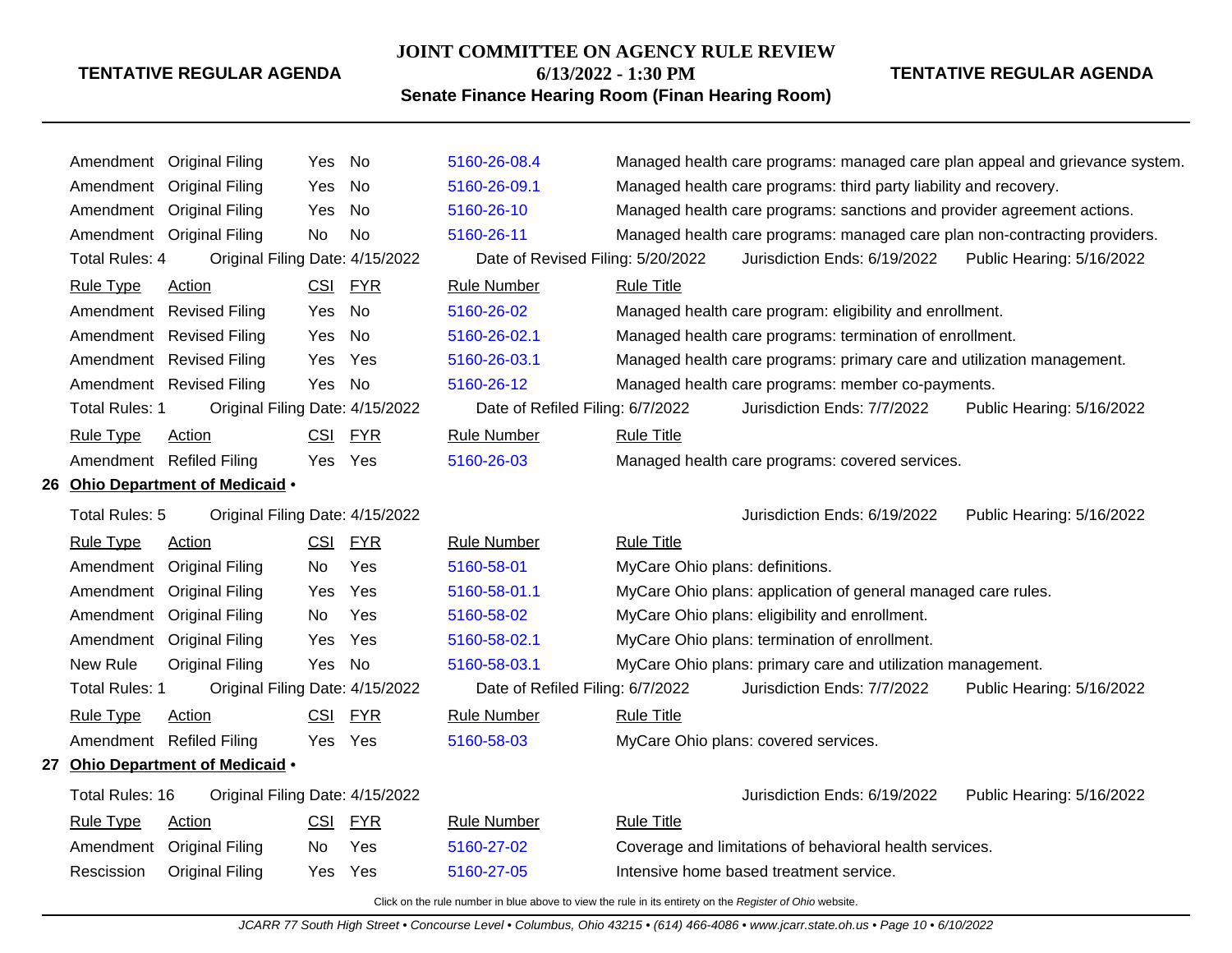# **JOINT COMMITTEE ON AGENCY RULE REVIEW 6/13/2022 - 1:30 PM**

# **TENTATIVE REGULAR AGENDA**

**Senate Finance Hearing Room (Finan Hearing Room)**

|    | New Rule                      | <b>Original Filing</b>           | Yes        | No         | 5160-27-13                        | Mobile response and stabilization service.                                                |  |  |  |
|----|-------------------------------|----------------------------------|------------|------------|-----------------------------------|-------------------------------------------------------------------------------------------|--|--|--|
|    | New Rule                      | <b>Original Filing</b>           | No         | No         | 5160-59-01                        | OhioRISE: definitions.                                                                    |  |  |  |
|    | New Rule                      | <b>Original Filing</b>           | No         | No         | 5160-59-01.1                      | OhioRISE: application of general managed care rules.                                      |  |  |  |
|    | New Rule                      | <b>Original Filing</b>           | No         | <b>No</b>  | 5160-59-02                        | OhioRISE: eligibility and enrollment.                                                     |  |  |  |
|    | New Rule                      | <b>Original Filing</b>           | No         | No         | 5160-59-02.1                      | OhioRISE: first day eligibility and enrollment.                                           |  |  |  |
|    | New Rule                      | <b>Original Filing</b>           | Yes        | No         | 5160-59-03                        | OhioRISE: covered services.                                                               |  |  |  |
|    | New Rule                      | <b>Original Filing</b>           | Yes        | No         | 5160-59-03.1                      | OhioRISE: utilization management.                                                         |  |  |  |
|    | New Rule                      | <b>Original Filing</b>           | Yes        | No         | 5160-59-03.3                      | OhioRISE: intensive home-based treatment service.                                         |  |  |  |
|    | New Rule                      | <b>Original Filing</b>           | Yes        | No         | 5160-59-03.4                      | OhioRISE: behavioral health respite service.                                              |  |  |  |
|    | New Rule                      | <b>Original Filing</b>           | Yes        | No         | 5160-59-03.5                      | OhioRISE: primary flex funds.                                                             |  |  |  |
|    | New Rule                      | <b>Original Filing</b>           | No         | No         | 5160-59-04                        | OhioRISE home and community-based services waiver: eligibility and enrollment.            |  |  |  |
|    | New Rule                      | <b>Original Filing</b>           | No         | No.        | 5160-59-05                        | OhioRISE home and community-based services waiver: covered services and<br>providers.     |  |  |  |
|    | New Rule                      | <b>Original Filing</b>           | Yes        | No         | 5160-59-05.1                      | OhioRISE home and community-based services waiver: out-of-home respite.                   |  |  |  |
|    | New Rule                      | <b>Original Filing</b>           | No         | No         | 5160-59-05.3                      | OhioRISE home and community-based services waiver: secondary flex funds.                  |  |  |  |
|    | <b>Total Rules: 2</b>         | Original Filing Date: 4/15/2022  |            |            | Date of Revised Filing: 5/20/2022 | Jurisdiction Ends: 6/19/2022<br>Public Hearing: 5/16/2022                                 |  |  |  |
|    | Rule Type                     | <b>Action</b>                    | <b>CSI</b> | <b>FYR</b> | <b>Rule Number</b>                | <b>Rule Title</b>                                                                         |  |  |  |
|    | New Rule                      | <b>Revised Filing</b>            | Yes        | No         | 5160-59-03.2                      | OhioRISE: care coordination.                                                              |  |  |  |
|    | New Rule                      | <b>Revised Filing</b>            | Yes        | No         | 5160-59-05.2                      | OhioRISE home and community-based services waiver: transitional services and<br>supports. |  |  |  |
|    |                               | 28 Ohio Department of Medicaid . |            |            |                                   |                                                                                           |  |  |  |
|    | <b>Total Rules: 2</b>         | Original Filing Date: 4/15/2022  |            |            |                                   | Jurisdiction Ends: 6/19/2022<br>Public Hearing: 5/16/2022                                 |  |  |  |
|    | <b>Rule Type</b>              | <b>Action</b>                    | <u>CSI</u> | <u>FYR</u> | <b>Rule Number</b>                | <b>Rule Title</b>                                                                         |  |  |  |
|    | Rescission                    | <b>Original Filing</b>           | Yes        | Yes        | 5160-1-20                         | Electronic data interchange (EDI) trading partner enrollment and testing.                 |  |  |  |
|    | New Rule                      | <b>Original Filing</b>           | Yes        | No         | 5160-1-20                         | Electronic data interchange (EDI) trading partner enrollment and testing.                 |  |  |  |
| 29 | Ohio Department of Medicaid . |                                  |            |            |                                   |                                                                                           |  |  |  |
|    | <b>Total Rules: 1</b>         | Original Filing Date: 4/15/2022  |            |            |                                   | Jurisdiction Ends: 6/19/2022<br>Public Hearing: 5/16/2022                                 |  |  |  |
|    | <b>Rule Type</b>              | Action                           | <b>CSI</b> | <b>FYR</b> | <b>Rule Number</b>                | <b>Rule Title</b>                                                                         |  |  |  |
|    | New Rule                      | <b>Original Filing</b>           | Yes No     |            | 5160-26-03.2                      | Managed care: long-term services and supports respite services for children.              |  |  |  |
|    |                               | 30 Ohio Department of Medicaid . |            |            |                                   |                                                                                           |  |  |  |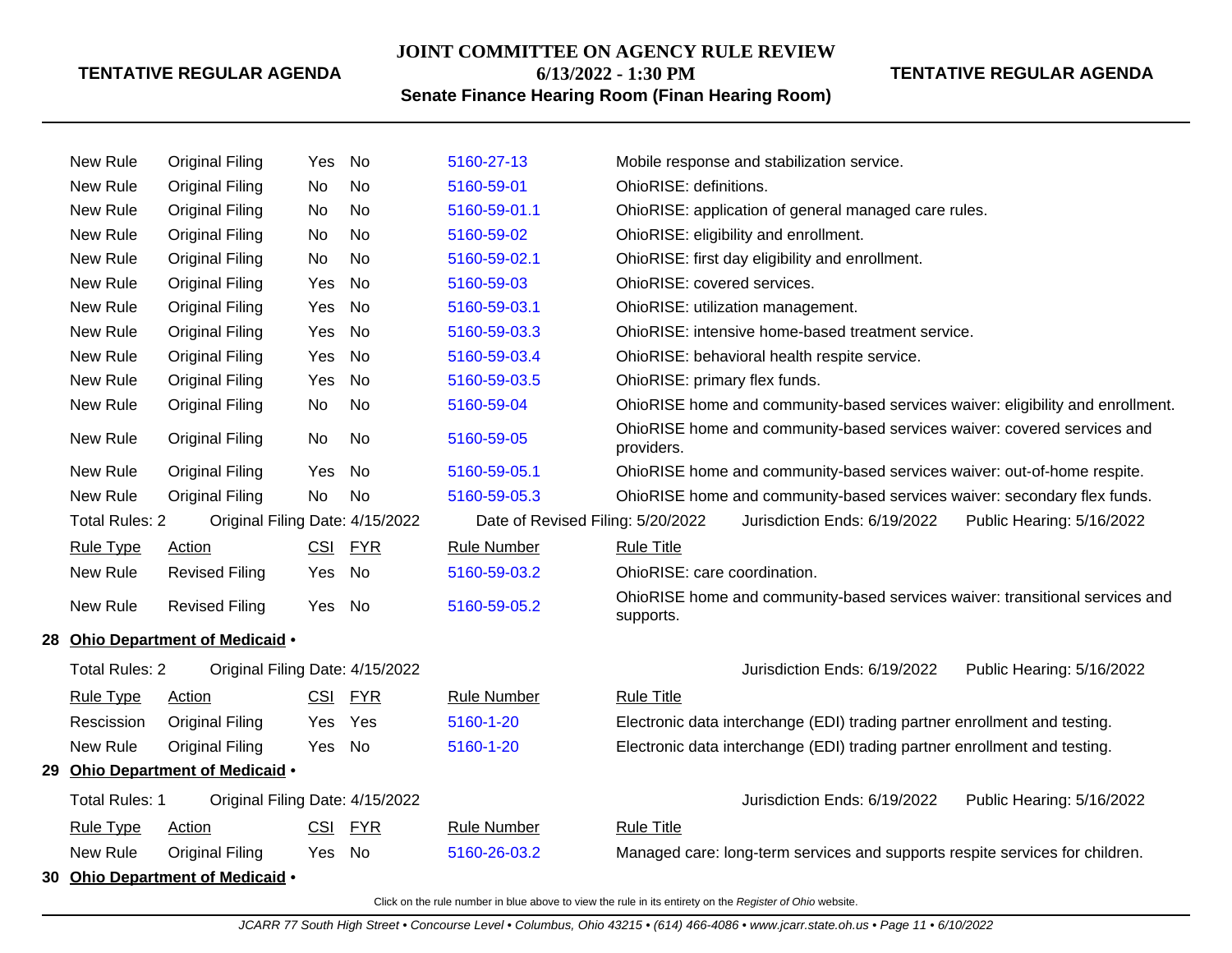**JOINT COMMITTEE ON AGENCY RULE REVIEW**

**6/13/2022 - 1:30 PM**

**Senate Finance Hearing Room (Finan Hearing Room)**

## **TENTATIVE REGULAR AGENDA**

|    | Total Rules: 3        | Original Filing Date: 4/15/2022  |            |            |                                   |                             | Jurisdiction Ends: 6/19/2022                                                                                                                                                                                                   | Public Hearing: 5/16/2022                                                           |
|----|-----------------------|----------------------------------|------------|------------|-----------------------------------|-----------------------------|--------------------------------------------------------------------------------------------------------------------------------------------------------------------------------------------------------------------------------|-------------------------------------------------------------------------------------|
|    | <b>Rule Type</b>      | <b>Action</b>                    |            | CSI FYR    | <b>Rule Number</b>                | <b>Rule Title</b>           |                                                                                                                                                                                                                                |                                                                                     |
|    | New Rule              | <b>Original Filing</b>           | Yes        | No         | 5160-3-50                         |                             | Nursing facilities (NFs): use of additional dollars as a result of rebasing of rates.                                                                                                                                          |                                                                                     |
|    | Rescission            | <b>Original Filing</b>           | Yes        | Yes        | 5160-3-58                         |                             | Nursing facilities (NFs): quality indicators and quality payment rate.                                                                                                                                                         |                                                                                     |
|    | New Rule              | <b>Original Filing</b>           | Yes No     |            | 5160-3-70                         |                             | Nursing facilities (NFs): appeals for special focus facilities (SFFs) proposed for<br>termination from the medicaid program.                                                                                                   |                                                                                     |
| 31 |                       | Ohio Department of Medicaid .    |            |            |                                   |                             |                                                                                                                                                                                                                                |                                                                                     |
|    | Total Rules: 1        | Original Filing Date: 4/15/2022  |            |            | Date of Revised Filing: 5/12/2022 |                             | Jurisdiction Ends: 6/19/2022                                                                                                                                                                                                   | Public Hearing: 5/16/2022                                                           |
|    | <b>Rule Type</b>      | Action                           | CSI        | <b>FYR</b> | <b>Rule Number</b>                | <b>Rule Title</b>           |                                                                                                                                                                                                                                |                                                                                     |
|    |                       | Amendment Revised Filing         | No         | Yes        | 5160-27-03                        |                             | Reimbursement for community behavioral health services.                                                                                                                                                                        |                                                                                     |
|    |                       | 32 Ohio Department of Medicaid . |            |            |                                   |                             |                                                                                                                                                                                                                                |                                                                                     |
|    | Total Rules: 1        | Original Filing Date: 4/15/2022  |            |            |                                   |                             | Jurisdiction Ends: 6/19/2022                                                                                                                                                                                                   | Public Hearing: 5/16/2022                                                           |
|    | <b>Rule Type</b>      | <b>Action</b>                    |            | CSI FYR    | <b>Rule Number</b>                | <b>Rule Title</b>           |                                                                                                                                                                                                                                |                                                                                     |
|    | Rescission            | <b>Original Filing</b>           |            | Yes Yes    | 5160-44-05                        |                             | Nursing facility-based level of care home, community-based services (HCBS)                                                                                                                                                     | programs and specialized recovery services (SRS) program: incident management.      |
|    | Total Rules: 1        | Original Filing Date: 4/15/2022  |            |            | Date of Revised Filing: 5/13/2022 |                             | Jurisdiction Ends: 6/19/2022                                                                                                                                                                                                   | Public Hearing: 5/16/2022                                                           |
|    | <b>Rule Type</b>      | Action                           | <b>CSI</b> | <b>FYR</b> | <b>Rule Number</b>                | <b>Rule Title</b>           |                                                                                                                                                                                                                                |                                                                                     |
|    | New Rule              | <b>Revised Filing</b>            | <b>No</b>  | No         | 5160-44-05                        |                             | Nursing facility-based level of care home and community-based services (HCBS)<br>programs, medicaid managed care organizations, the OhioRISE program, and<br>specialized recovery services (SRS) program: incident management. |                                                                                     |
|    |                       | 33 Ohio Department of Medicaid . |            |            |                                   |                             |                                                                                                                                                                                                                                |                                                                                     |
|    | Total Rules: 1        | Original Filing Date: 4/15/2022  |            |            | Date of Refiled Filing: 6/3/2022  |                             | Jurisdiction Ends: 7/3/2022                                                                                                                                                                                                    | Public Hearing: 5/16/2022                                                           |
|    | <b>Rule Type</b>      | <b>Action</b>                    | <b>CSI</b> | <b>FYR</b> | <b>Rule Number</b>                | <b>Rule Title</b>           |                                                                                                                                                                                                                                |                                                                                     |
|    |                       | Amendment Refiled Filing         | <b>No</b>  | No         | 5160-1-18                         | Telehealth.                 |                                                                                                                                                                                                                                |                                                                                     |
|    |                       | 34 Ohio Department of Medicaid . |            |            |                                   |                             |                                                                                                                                                                                                                                |                                                                                     |
|    | <b>Total Rules: 1</b> | Original Filing Date: 4/15/2022  |            |            |                                   |                             | Jurisdiction Ends: 6/19/2022                                                                                                                                                                                                   | Public Hearing: 5/16/2022                                                           |
|    | <b>Rule Type</b>      | <b>Action</b>                    | <u>CSI</u> | <u>FYR</u> | <b>Rule Number</b>                | <b>Rule Title</b>           |                                                                                                                                                                                                                                |                                                                                     |
|    | Rescission            | <b>Original Filing</b>           | No.        | Yes        | 5160-1-03                         | of the Social Security Act. |                                                                                                                                                                                                                                | Medicaid: relationship to the children with medical handicaps program under Title V |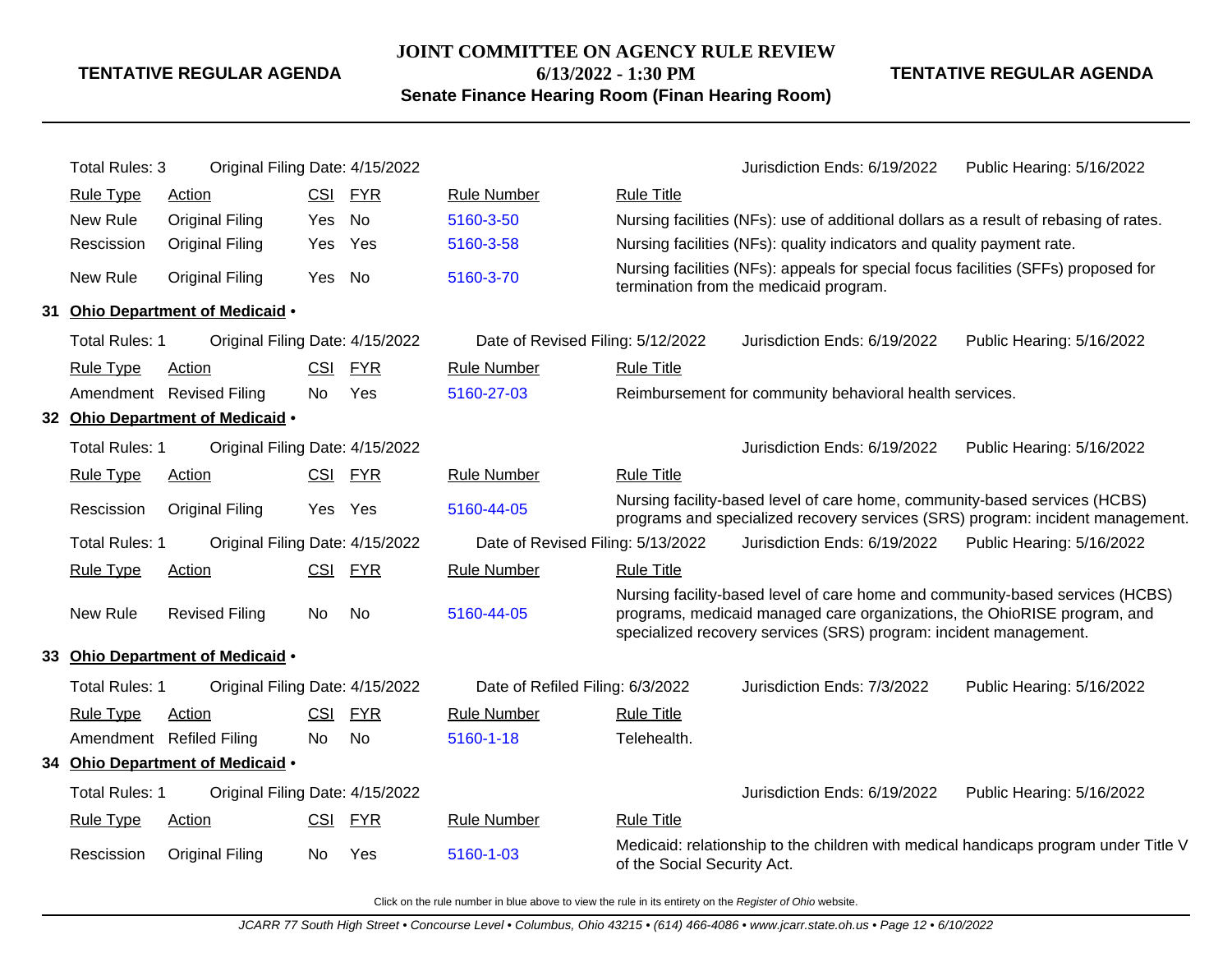#### **JOINT COMMITTEE ON AGENCY RULE REVIEW**

**6/13/2022 - 1:30 PM**

**Senate Finance Hearing Room (Finan Hearing Room)**

#### **TENTATIVE REGULAR AGENDA**

#### **35 Ohio Environmental Protection Agency** •

|    | <b>Total Rules: 7</b> | Original Filing Date: 3/30/2022        |            |            | Date of Refiled Filing: 6/10/2022 |                            | Jurisdiction Ends: 7/10/2022                                                       | Public Hearing: 5/4/2022  |
|----|-----------------------|----------------------------------------|------------|------------|-----------------------------------|----------------------------|------------------------------------------------------------------------------------|---------------------------|
|    | <b>Rule Type</b>      | Action                                 | <b>CSI</b> | FYR        | <b>Rule Number</b>                | <b>Rule Title</b>          |                                                                                    |                           |
|    |                       | Amendment Refiled Filing               | Yes        | Yes        | 3745-90-01                        |                            | Harmful algal blooms - definitions.                                                |                           |
|    |                       | Amendment Refiled Filing               | Yes        | Yes        | 3745-90-02                        |                            | Harmful algal blooms - applicability and action levels.                            |                           |
|    |                       | Amendment Refiled Filing               | Yes        | Yes        | 3745-90-03                        |                            | Harmful algal blooms - monitoring.                                                 |                           |
|    |                       | Amendment Refiled Filing               | Yes        | Yes        | 3745-90-04                        |                            | Harmful algal blooms - analytical methods and reporting.                           |                           |
|    |                       | Amendment Refiled Filing               | Yes        | Yes        | 3745-90-05                        |                            | Harmful algal blooms - treatment techniques.                                       |                           |
|    |                       | Amendment Refiled Filing               | Yes        | Yes        | 3745-90-06                        |                            | Harmful algal blooms - tier 1 public notification and consumer confidence reports. |                           |
|    |                       | Amendment Refiled Filing               | Yes        | Yes        | 3745-90-07                        |                            | Harmful algal blooms - recordkeeping.                                              |                           |
| 36 |                       | Ohio Environmental Protection Agency . |            |            |                                   |                            |                                                                                    |                           |
|    | Total Rules: 9        | Original Filing Date: 4/20/2022        |            |            |                                   |                            | Jurisdiction Ends: 6/24/2022                                                       | Public Hearing: 5/23/2022 |
|    | <b>Rule Type</b>      | Action                                 |            | CSI FYR    | <b>Rule Number</b>                | <b>Rule Title</b>          |                                                                                    |                           |
|    |                       | Amendment Original Filing              | Yes        | Yes        | 3745-9-01                         | Well standard definitions. |                                                                                    |                           |
|    |                       | Amendment Original Filing              | Yes        | Yes        | 3745-9-02                         | Scope and exemptions.      |                                                                                    |                           |
|    |                       | Amendment Original Filing              | Yes        | Yes        | 3745-9-03                         | Monitoring well.           |                                                                                    |                           |
|    |                       | Amendment Original Filing              | Yes        | Yes        | 3745-9-04                         | Well siting.               |                                                                                    |                           |
|    |                       | Amendment Original Filing              | Yes        | Yes        | 3745-9-05                         | Well construction.         |                                                                                    |                           |
|    |                       | Amendment Original Filing              | Yes        | Yes        | 3745-9-06                         |                            | Well construction, specific geologic conditions.                                   |                           |
|    |                       | Amendment Original Filing              | Yes        | Yes        | 3745-9-07                         |                            | Well grouting for construction or sealing.                                         |                           |
|    |                       | Amendment Original Filing              | Yes        | Yes        | 3745-9-08                         | Well disinfection.         |                                                                                    |                           |
|    |                       | Amendment Original Filing              | Yes        | Yes        | 3745-9-10                         | Abandoned well sealing.    |                                                                                    |                           |
|    | Total Rules: 1        | Original Filing Date: 4/20/2022        |            |            | Date of Revised Filing: 5/18/2022 |                            | Jurisdiction Ends: 6/24/2022                                                       | Public Hearing: 5/23/2022 |
|    | <b>Rule Type</b>      | Action                                 | <u>CSI</u> | <b>FYR</b> | <b>Rule Number</b>                | <b>Rule Title</b>          |                                                                                    |                           |
|    |                       | Amendment Revised Filing               | Yes Yes    |            | 3745-9-09                         |                            | Well development and pumping test.                                                 |                           |
|    | Total Rules: 6        | Original Filing Date: 4/20/2022        |            |            | Date of Refiled Filing: 6/10/2022 |                            | Jurisdiction Ends: 7/10/2022                                                       | Public Hearing: 5/23/2022 |
|    | Rule Type             | <b>Action</b>                          | CSI        | <b>FYR</b> | <b>Rule Number</b>                | <b>Rule Title</b>          |                                                                                    |                           |
|    |                       | Amendment Refiled Filing               | Yes        | Yes        | 3745-9-01                         | Well standard definitions. |                                                                                    |                           |
|    |                       | Amendment Refiled Filing               | Yes        | Yes        | 3745-9-02                         | Scope and exemptions.      |                                                                                    |                           |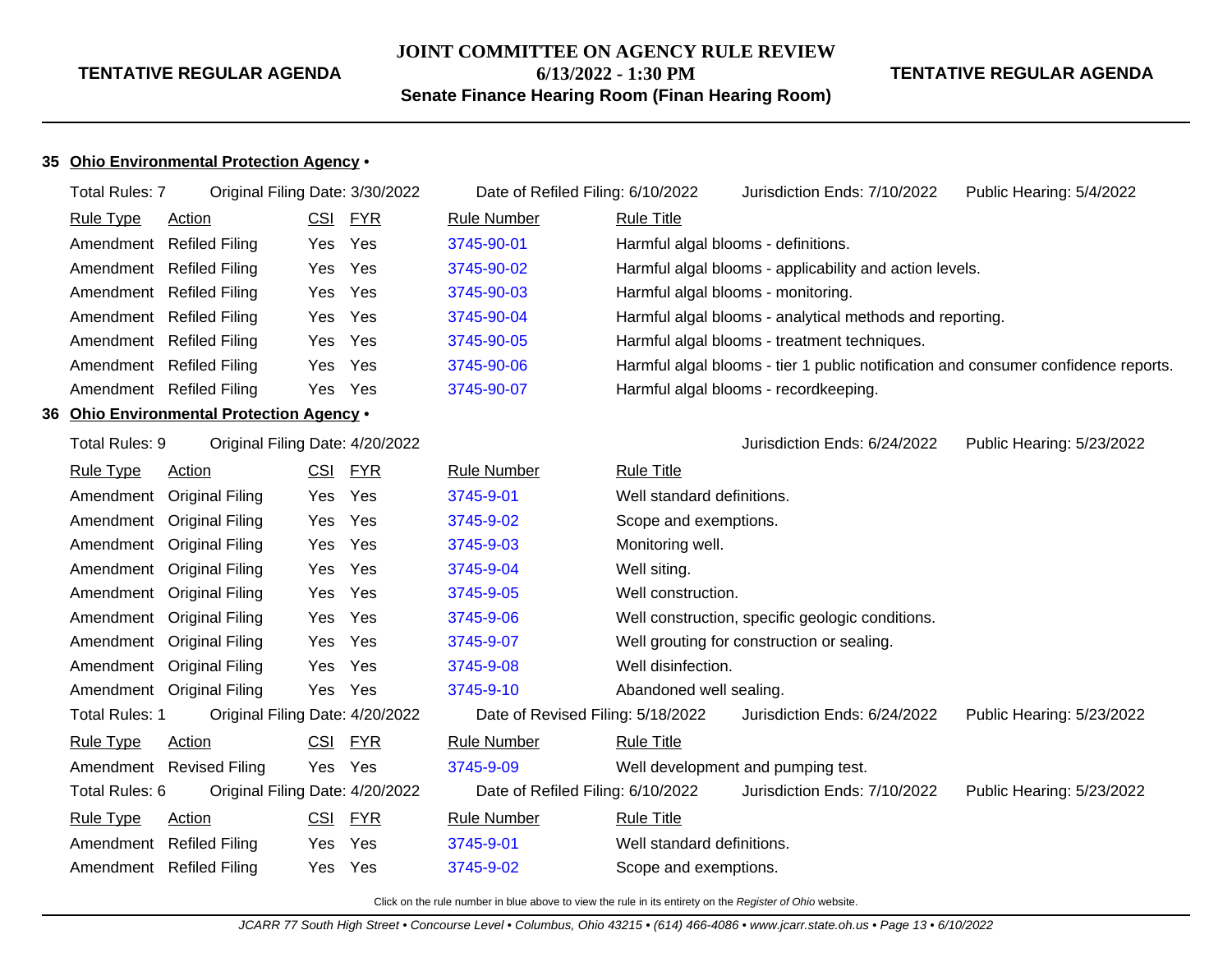#### **JOINT COMMITTEE ON AGENCY RULE REVIEW**

**6/13/2022 - 1:30 PM**

**TENTATIVE REGULAR AGENDA**

**Senate Finance Hearing Room (Finan Hearing Room)**

|                       | Amendment Refiled Filing                  | Yes        | Yes        | 3745-9-04                                                                     | Well siting.                                                                                                                                     |
|-----------------------|-------------------------------------------|------------|------------|-------------------------------------------------------------------------------|--------------------------------------------------------------------------------------------------------------------------------------------------|
|                       | Amendment Refiled Filing                  | Yes        | Yes        | 3745-9-05                                                                     | Well construction.                                                                                                                               |
|                       | Amendment Refiled Filing                  | Yes        | Yes        | 3745-9-06                                                                     | Well construction, specific geologic conditions.                                                                                                 |
|                       | Amendment Refiled Filing                  | Yes        | Yes        | 3745-9-07                                                                     | Well grouting for construction or sealing.                                                                                                       |
|                       | 37 Ohio Environmental Protection Agency . |            |            |                                                                               |                                                                                                                                                  |
| <b>Total Rules: 2</b> | Original Filing Date: 4/8/2022            |            |            | Date of Refiled Filing: 6/10/2022                                             | Jurisdiction Ends: 7/10/2022<br>Public Hearing: 5/12/2022                                                                                        |
| <b>Rule Type</b>      | <b>Action</b>                             | CSI        | <u>FYR</u> | <b>Rule Number</b>                                                            | <b>Rule Title</b>                                                                                                                                |
|                       | Amendment Refiled Filing                  | Yes        | Yes        | 3745-81-01                                                                    | Primary drinking water standards definitions.                                                                                                    |
|                       | Amendment Refiled Filing                  | Yes        | Yes        | 3745-83-01                                                                    | Operational requirements.                                                                                                                        |
|                       | 38 Ohio Environmental Protection Agency . |            |            |                                                                               |                                                                                                                                                  |
| Total Rules: 9        | Original Filing Date: 4/19/2022           |            |            |                                                                               | Jurisdiction Ends: 6/23/2022<br>Public Hearing: 5/25/2022                                                                                        |
| <b>Rule Type</b>      | <b>Action</b>                             | <u>CSI</u> | <u>FYR</u> | <b>Rule Number</b>                                                            | <b>Rule Title</b>                                                                                                                                |
| Amendment             | <b>Original Filing</b>                    | Yes        | Yes        | 3745-400-02                                                                   | General obligations.                                                                                                                             |
| Amendment             | <b>Original Filing</b>                    | Yes        | Yes        | 3745-400-07                                                                   | Facility design requirements and construction specifications.                                                                                    |
| Amendment             | <b>Original Filing</b>                    | Yes        | Yes        | 3745-400-11                                                                   | Operation of facilities.                                                                                                                         |
|                       | Amendment Original Filing                 | Yes        | Yes        | 3745-400-12                                                                   | Final closure of facilities.                                                                                                                     |
|                       | Amendment Original Filing                 | Yes        | Yes        | 3745-400-13                                                                   | Financial assurance for construction and demolition debris facility and construction<br>and demolition debris processing facility final closure. |
|                       | Amendment Original Filing                 | Yes        | Yes        | 3745-501-02                                                                   | Licensing - definitions.                                                                                                                         |
|                       | Amendment Original Filing                 | Yes        | Yes        | 3745-501-05                                                                   | Licensing requirements.                                                                                                                          |
|                       | Amendment Original Filing                 | Yes        | Yes        | 3745-501-12                                                                   | Additional criteria for Cⅅ license applications.                                                                                                 |
|                       | Amendment Original Filing                 | Yes        | Yes        | 3745-501-15                                                                   | Criteria for issuing or denying facility licenses.                                                                                               |
| <b>Total Rules: 4</b> | Original Filing Date: 4/19/2022           |            |            | Date of Revised Filing: 4/21/2022                                             | Jurisdiction Ends: 6/23/2022<br>Public Hearing: 5/25/2022                                                                                        |
| <b>Rule Type</b>      | <b>Action</b>                             | <b>CSI</b> | <b>FYR</b> | <b>Rule Number</b>                                                            | <b>Rule Title</b>                                                                                                                                |
|                       | Amendment Revised Filing                  | Yes        | Yes        | 3745-400-01                                                                   | Definitions.                                                                                                                                     |
|                       | Amendment Revised Filing                  | Yes        | Yes        | 3745-400-26                                                                   | Operator certification.                                                                                                                          |
|                       | Amendment Revised Filing                  | <b>Yes</b> | Yes        | 3745-500-02                                                                   | General administration- definitions.                                                                                                             |
|                       | Amendment Revised Filing                  | Yes.       | Yes        | 3745-501-10                                                                   | License applications and application procedures.                                                                                                 |
|                       |                                           |            |            | 39 Ohio Occupational Therapy, Physical Therapy, and Athletic Trainers Board . |                                                                                                                                                  |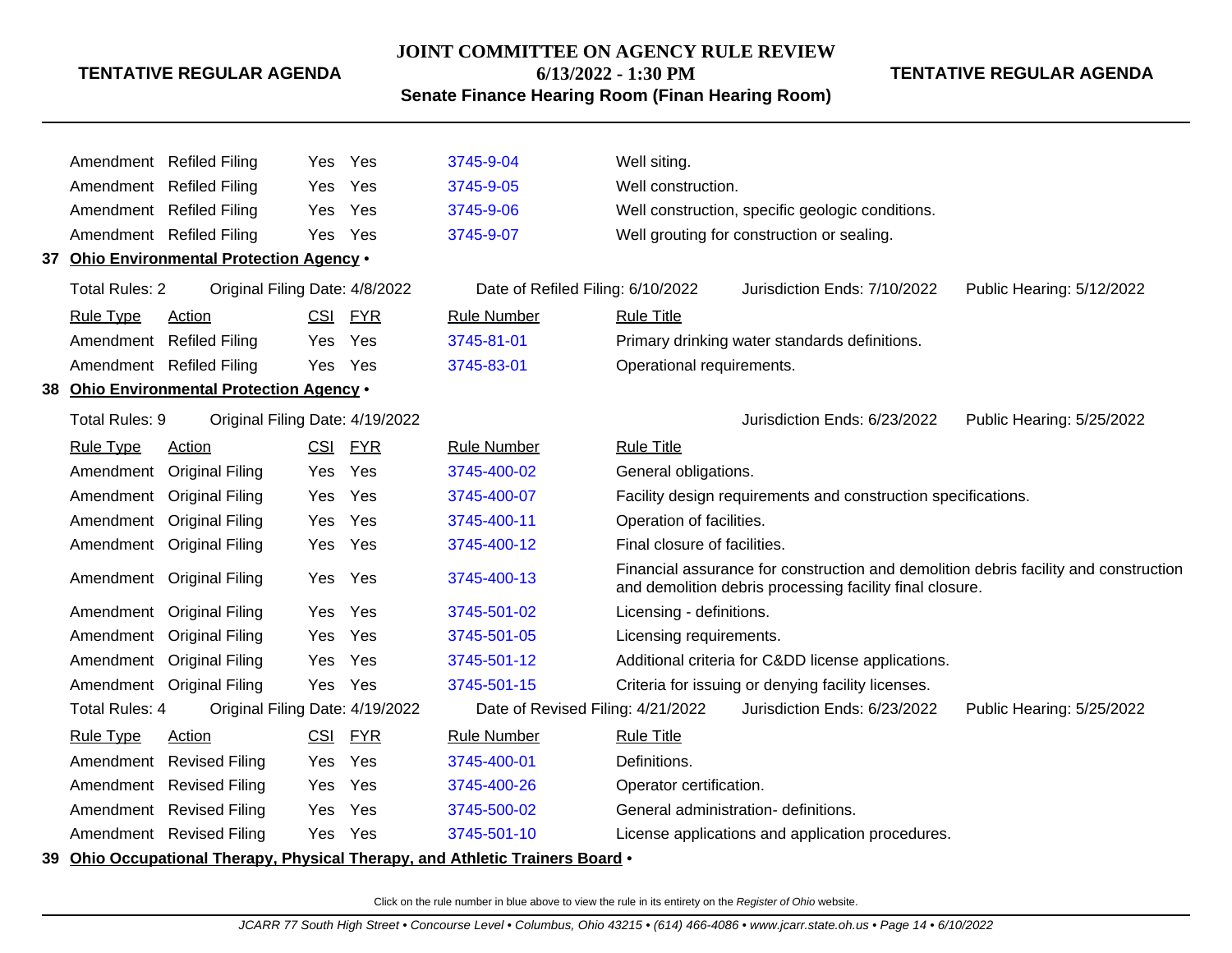#### **JOINT COMMITTEE ON AGENCY RULE REVIEW**

**6/13/2022 - 1:30 PM**

**Senate Finance Hearing Room (Finan Hearing Room)**

**TENTATIVE REGULAR AGENDA**

| <b>Total Rules: 4</b>  | Original Filing Date: 4/20/2022        |            |            |                                                                               |                             | Jurisdiction Ends: 6/24/2022                       | Public Hearing: 5/25/2022 |
|------------------------|----------------------------------------|------------|------------|-------------------------------------------------------------------------------|-----------------------------|----------------------------------------------------|---------------------------|
| <b>Rule Type</b>       | <b>Action</b>                          | <b>CSI</b> | <b>FYR</b> | <b>Rule Number</b>                                                            | <b>Rule Title</b>           |                                                    |                           |
| Amendment              | <b>Original Filing</b>                 | Yes        | <b>No</b>  | 4755-62-01                                                                    | Definition of terms.        |                                                    |                           |
| Amendment              | <b>Original Filing</b>                 | Yes        | No         | 4755-63-01                                                                    |                             | Applications for initial licensure by examination. |                           |
| Amendment              | <b>Original Filing</b>                 | Yes        | No         | 4755-63-06                                                                    |                             | Temporary license application procedure.           |                           |
|                        | Amendment Original Filing              | Yes        | No         | 4755-65-01                                                                    |                             | Continuing education requirements and reporting.   |                           |
|                        |                                        |            |            | 40 Ohio Occupational Therapy, Physical Therapy, and Athletic Trainers Board . |                             |                                                    |                           |
| Total Rules: 1         | Original Filing Date: 4/20/2022        |            |            | Date of Revised Filing: 5/17/2022                                             |                             | Jurisdiction Ends: 6/24/2022                       | Public Hearing: 5/25/2022 |
| <b>Rule Type</b>       | Action                                 | CSI        | <b>FYR</b> | <b>Rule Number</b>                                                            | <b>Rule Title</b>           |                                                    |                           |
|                        | Amendment Revised Filing               | Yes        | <b>No</b>  | 4755-23-08                                                                    | Continuing education.       |                                                    |                           |
|                        |                                        |            |            | 41 Ohio Occupational Therapy, Physical Therapy, and Athletic Trainers Board • |                             |                                                    |                           |
| <b>Total Rules: 1</b>  | Original Filing Date: 4/20/2022        |            |            |                                                                               |                             | Jurisdiction Ends: 6/24/2022                       | Public Hearing: 5/25/2022 |
| <b>Rule Type</b>       | <b>Action</b>                          | <b>CSI</b> | <u>FYR</u> | <b>Rule Number</b>                                                            | <b>Rule Title</b>           |                                                    |                           |
|                        | Amendment Original Filing              | Yes        | No         | 4755-7-04                                                                     | Supervision.                |                                                    |                           |
|                        |                                        |            |            | 42 Ohio Occupational Therapy, Physical Therapy, and Athletic Trainers Board . |                             |                                                    |                           |
| Total Rules: 5         | Original Filing Date: 4/20/2022        |            |            |                                                                               |                             | Jurisdiction Ends: 6/24/2022                       | Public Hearing: 5/25/2022 |
| <b>Rule Type</b>       | Action                                 | <b>CSI</b> | <u>FYR</u> | <b>Rule Number</b>                                                            | <b>Rule Title</b>           |                                                    |                           |
| New Rule               | <b>Original Filing</b>                 | Yes        | <b>No</b>  | 4755-41-04                                                                    | Scope of practice.          |                                                    |                           |
| Rescission             | Original Filing                        | Yes        | Yes        | 4755-42-02                                                                    | Referring practitioner.     |                                                    |                           |
| New Rule               | <b>Original Filing</b>                 | Yes        | No         | 4755-42-02                                                                    | Referring practitioner.     |                                                    |                           |
| Amendment              | <b>Original Filing</b>                 | Yes        | No         | 4755-43-11                                                                    | Approval of an event.       |                                                    |                           |
|                        | Amendment Original Filing              | Yes        | No         | 4755-46-02                                                                    | Athletic training students. |                                                    |                           |
|                        | 43 Ohio Police and Fire Pension Fund . |            |            |                                                                               |                             |                                                    |                           |
| <b>Total Rules: 1</b>  | Original Filing Date: 4/18/2022        |            |            |                                                                               |                             | Jurisdiction Ends: 6/22/2022                       | Public Hearing:           |
| <b>Rule Type</b>       | Action                                 | <b>CSI</b> | <b>FYR</b> | <b>Rule Number</b>                                                            | <b>Rule Title</b>           |                                                    |                           |
|                        | Amendment Original Filing              | No         | Yes        | 742-3-08                                                                      | Interim payments.           |                                                    |                           |
|                        |                                        |            |            | 44 State Board of Registration for Professional Engineers and Surveyors .     |                             |                                                    |                           |
| <b>Total Rules: 14</b> | Original Filing Date: 4/25/2022        |            |            | Date of Refiled Filing: 5/31/2022                                             |                             | Jurisdiction Ends: 6/30/2022                       | Public Hearing: 5/27/2022 |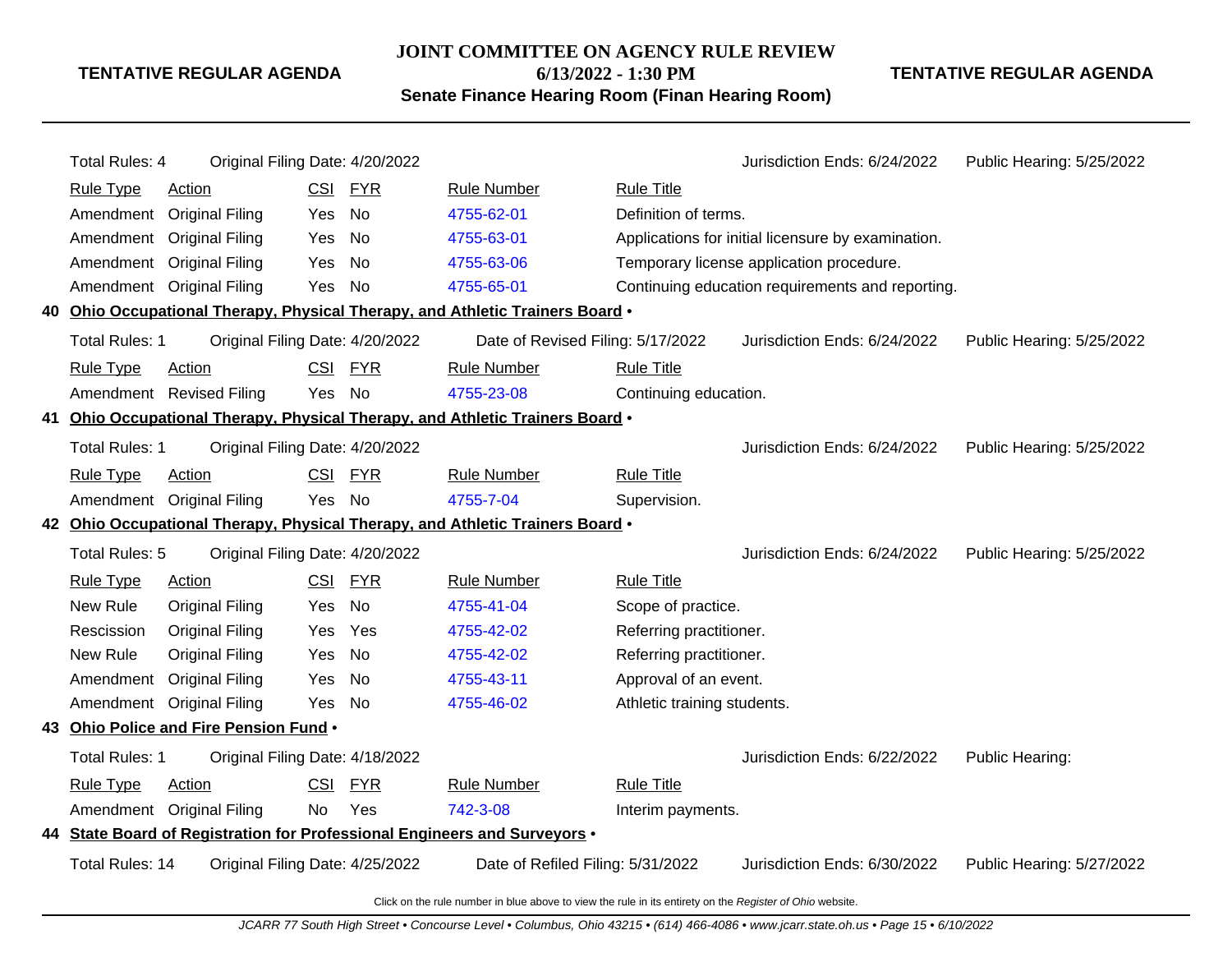#### **JOINT COMMITTEE ON AGENCY RULE REVIEW**

**6/13/2022 - 1:30 PM**

# **Senate Finance Hearing Room (Finan Hearing Room)**

#### **TENTATIVE REGULAR AGENDA**

|    | <b>Rule Type</b>      | <b>Action</b>                                              | <u>CSI</u> | <b>FYR</b> | <b>Rule Number</b> | <b>Rule Title</b>                                                     |
|----|-----------------------|------------------------------------------------------------|------------|------------|--------------------|-----------------------------------------------------------------------|
|    | Amendment             | <b>Refiled Filing</b>                                      | Yes        | Yes        | 4733-5-02          | Notice of meeting.                                                    |
|    | Amendment             | <b>Refiled Filing</b>                                      | Yes        | Yes        | 4733-9-01          | Experience and examinations.                                          |
|    | Amendment             | <b>Refiled Filing</b>                                      | Yes        | Yes        | 4733-9-04          | Examinations and minimum grades and intern certificates.              |
|    | Amendment             | <b>Refiled Filing</b>                                      | Yes        | Yes        | 4733-13-01         | Comity and temporary registration.                                    |
|    | Amendment             | <b>Refiled Filing</b>                                      | Yes        | Yes        | 4733-25-01         | Reinstatement of an expired certificate of registration.              |
|    | Amendment             | <b>Refiled Filing</b>                                      | Yes        | Yes        | 4733-29-01         | Principles and practice examinations.                                 |
|    | Amendment             | <b>Refiled Filing</b>                                      | Yes        | Yes        | 4733-33-01         | Examinations for surveyors.                                           |
|    | Amendment             | <b>Refiled Filing</b>                                      | <b>Yes</b> | Yes        | 4733-37-01         | Preamble.                                                             |
|    | Amendment             | <b>Refiled Filing</b>                                      | <b>Yes</b> | Yes        | 4733-37-03         | Monumentation.                                                        |
|    | Amendment             | <b>Refiled Filing</b>                                      | <b>Yes</b> | Yes        | 4733-37-04         | Measurement specifications.                                           |
|    | Amendment             | <b>Refiled Filing</b>                                      | <b>Yes</b> | Yes        | 4733-37-05         | Plat of survey.                                                       |
|    | Amendment             | <b>Refiled Filing</b>                                      | <b>Yes</b> | Yes        | 4733-39-03         | Applications and filing requirements.                                 |
|    | Amendment             | <b>Refiled Filing</b>                                      | <b>Yes</b> | Yes        | 4733-39-04         | Annual renewal filing.                                                |
|    | Amendment             | <b>Refiled Filing</b>                                      | Yes        | Yes        | 4733-39-05         | Certificate of authorization.                                         |
|    |                       | 45 State Highway Patrol Retirement System •                |            |            |                    |                                                                       |
|    | Total Rules: 3        | Original Filing Date: 5/4/2022                             |            |            |                    | Jurisdiction Ends: 7/8/2022<br>Public Hearing:                        |
|    | <b>Rule Type</b>      | <u>Action</u>                                              | CSI        | <u>FYR</u> | <b>Rule Number</b> | <b>Rule Title</b>                                                     |
|    | Amendment             | <b>Original Filing</b>                                     | No         | Yes        | 5505-3-03.1        | Disability retiree employment as a law enforcement officer.           |
|    | Amendment             | <b>Original Filing</b>                                     | No.        | Yes        | 5505-3-07          | Deferred retirement option plan.                                      |
|    | Amendment             | <b>Original Filing</b>                                     | No.        | Yes        | 5505-5-03          | Purchase of military service credit.                                  |
| 46 |                       | <b>State Teachers Retirement System . Defined Benefits</b> |            |            |                    |                                                                       |
|    | <b>Total Rules: 1</b> | Original Filing Date: 4/22/2022                            |            |            |                    | Jurisdiction Ends: 6/26/2022<br>Public Hearing:                       |
|    | <b>Rule Type</b>      | <b>Action</b>                                              | CSI        | <u>FYR</u> | <b>Rule Number</b> | <b>Rule Title</b>                                                     |
|    | Amendment             | <b>Original Filing</b>                                     | No.        | No         | 3307:1-4-01        | Compensation includible in the determination of final average salary. |
|    |                       |                                                            |            |            |                    |                                                                       |

# **Withdrawn**

# **47 Board of Embalmers and Funeral Directors** •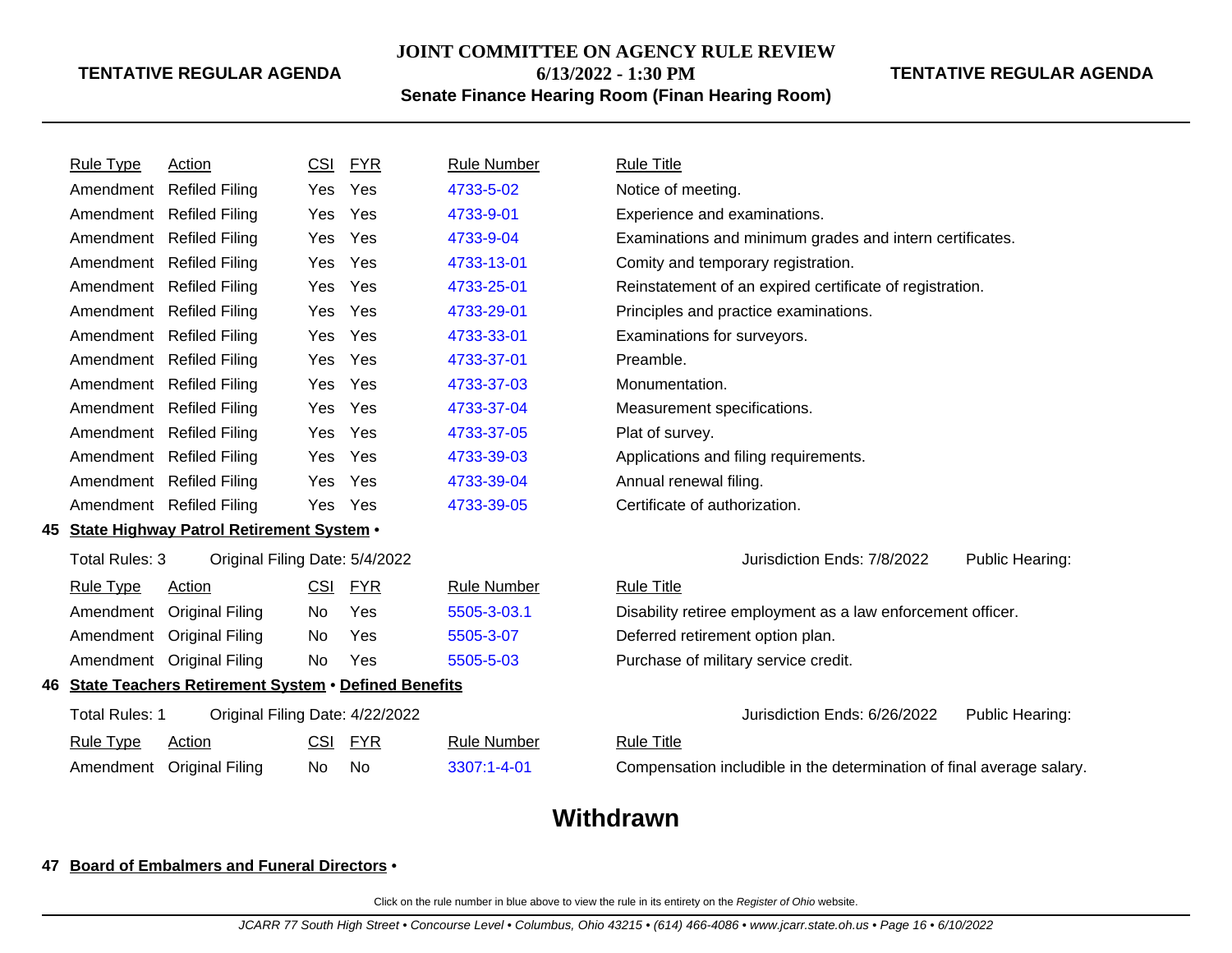#### **JOINT COMMITTEE ON AGENCY RULE REVIEW**

**6/13/2022 - 1:30 PM**

**Senate Finance Hearing Room (Finan Hearing Room)**

**TENTATIVE REGULAR AGENDA**

| <b>Total Rules: 23</b> | Original Filing Date: 5/17/2022                        |            |            |                                    | Date of Withdrawn Filing: 5/20/2022 Jurisdiction Ends:<br>Public Hearing: 6/22/2022       |
|------------------------|--------------------------------------------------------|------------|------------|------------------------------------|-------------------------------------------------------------------------------------------|
| Rule Type              | <b>Action</b>                                          | <b>CSI</b> | <u>FYR</u> | <b>Rule Number</b>                 | <b>Rule Title</b>                                                                         |
|                        | Amendment Withdrawn Filing                             | No         | Yes        | 4717-1-01                          | Definitions.                                                                              |
| Amendment              | Withdrawn Filing                                       | No         | Yes        | 4717-2-03                          | Duties of the officers.                                                                   |
| Rescission             | Withdrawn Filing                                       | No         | Yes        | 4717-3-01                          | Fees and charges.                                                                         |
| Amendment              | Withdrawn Filing                                       | No         | Yes        | 4717-4-01                          | Requirements for embalmer's license.                                                      |
|                        | Amendment Withdrawn Filing                             | No         | Yes        | 4717-4-02                          | Requirements for reciprocal embalmer's license.                                           |
|                        | Amendment Withdrawn Filing                             | No         | Yes        | 4717-4-03                          | Requirements for funeral director's license in combination with an embalmer's<br>license. |
|                        | Amendment Withdrawn Filing                             | No         | Yes        | 4717-4-04                          | Requirements for funeral director's license without an embalmer's license.                |
|                        | Amendment Withdrawn Filing                             | No.        | Yes        | 4717-4-05                          | Requirements for reciprocal funeral director's license.                                   |
|                        | Amendment Withdrawn Filing                             | No         | Yes        | 4717-5-01                          | Apprenticeship.                                                                           |
|                        | Amendment Withdrawn Filing                             | No         | Yes        | 4717-5-02                          | Master embalmer and master funeral director training program requirements.                |
|                        | Amendment Withdrawn Filing                             | No         | Yes        | 4717-5-03                          | Master embalmer and master funeral director.                                              |
|                        | Amendment Withdrawn Filing                             | No         | Yes        | 4717-5-04                          | Apprentice licensed as an insurance agent.                                                |
|                        | Amendment Withdrawn Filing                             | No         | Yes        | 4717-6-01                          | Embalmer's examination and subjects.                                                      |
| Rescission             | Withdrawn Filing                                       | No         | Yes        | 4717-6-02                          | Funeral directors' examination and subjects.                                              |
| Amendment              | Withdrawn Filing                                       | No         | Yes        | 4717-7-02                          | Requirements for funeral home licensure.                                                  |
|                        | Amendment Withdrawn Filing                             | No         | Yes        | 4717-7-03                          | Sale or disposition of existing funeral home.                                             |
|                        | Amendment Withdrawn Filing                             | No         | Yes        | 4717-7-05                          | Embalming facilities.                                                                     |
|                        | Amendment Withdrawn Filing                             | No         | Yes        | 4717-7-06                          | Sale or disposition of exisiting embalming facility.                                      |
|                        | Amendment Withdrawn Filing                             | No.        | Yes        | 4717-7-07                          | Sale or disposition of existing crematory facility.                                       |
|                        | Amendment Withdrawn Filing                             | No         | Yes        | 4717-8-01                          | Unprofessional conduct.                                                                   |
|                        | Amendment Withdrawn Filing                             | No         | Yes        | 4717-9-01                          | Continuing education requirements.                                                        |
|                        | Amendment Withdrawn Filing                             | No         | Yes        | 4717-13-01                         | Inspections.                                                                              |
|                        | Amendment Withdrawn Filing                             | No         | Yes        | 4717-14-08                         | Reporting requirements.                                                                   |
|                        | 48 Department of Transportation . Division of Highways |            |            |                                    |                                                                                           |
| <b>Total Rules: 1</b>  | Original Filing Date: 6/1/2022                         |            |            | Date of Withdrawn Filing: 6/6/2022 | Jurisdiction Ends:<br>Public Hearing: 7/11/2022                                           |
| <b>Rule Type</b>       | <b>Action</b>                                          | CSI FYR    |            | <b>Rule Number</b>                 | <b>Rule Title</b>                                                                         |